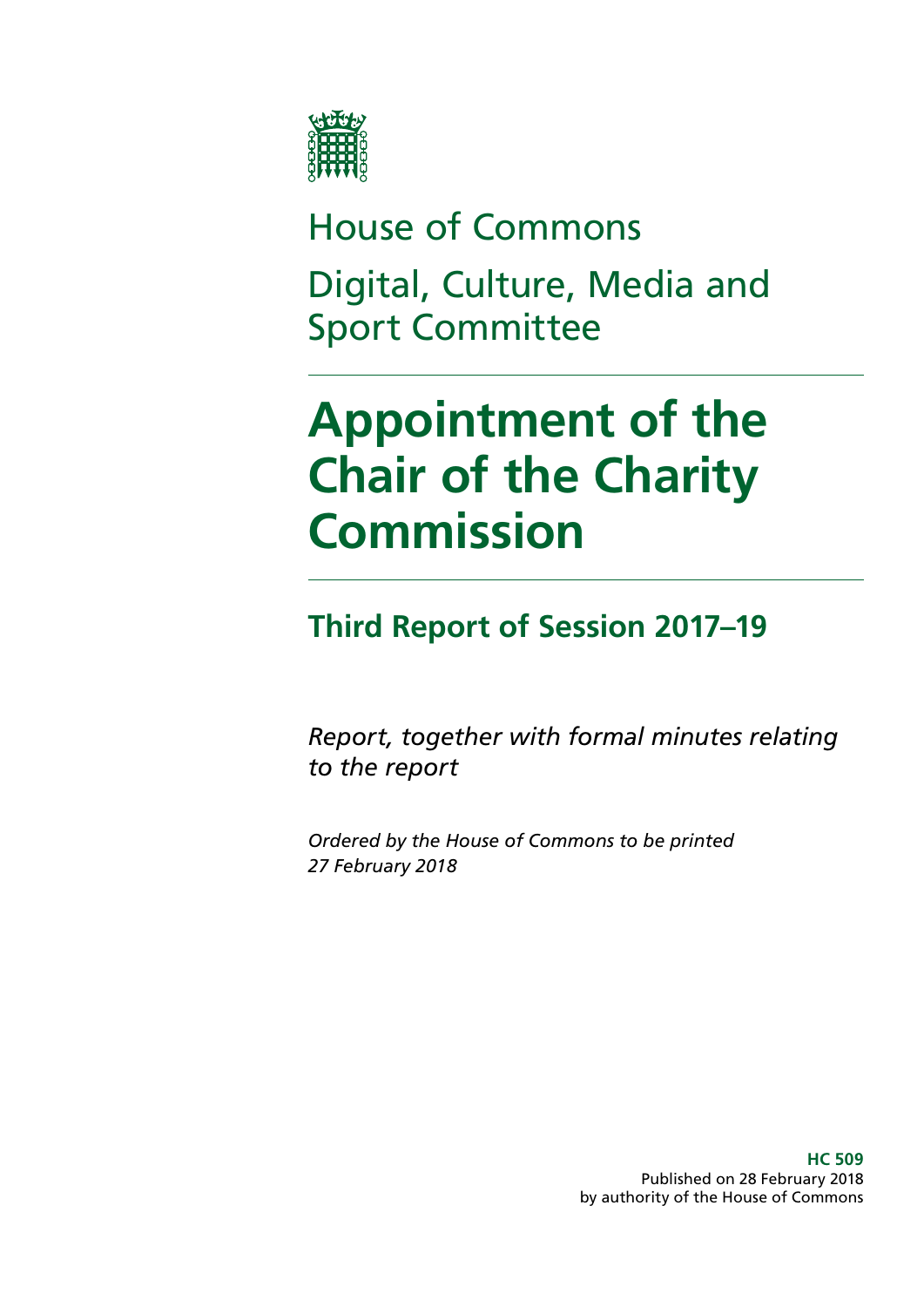### **Digital, Culture, Media and Sport Committee**

The Digital, Culture, Media and Sport Committee is appointed by the House of Commons to examine the expenditure, administration, and policy of the Department for Digital, Culture, Media and Sport and its associated bodies.

#### **Current membership**

[Damian Collins MP](http://www.parliament.uk/biographies/commons/damian-collins/3986) (*Conservative, Folkestone and Hythe*) (Chair) [Julie Elliott MP](http://www.parliament.uk/biographies/commons/julie-elliott/4127) (*Labour, Sunderland Central*) [Paul Farrelly MP](http://www.parliament.uk/biographies/commons/paul-farrelly/1436) (*Labour, Newcastle-under-Lyme*) [Simon Hart MP](http://www.parliament.uk/biographies/commons/simon-hart/3944) (*Conservative, Carmarthen West and South Pembrokeshire*) [Julian Knight MP](http://www.parliament.uk/biographies/commons/julian-knight/4410) (*Conservative, Solihull*) [Ian C. Lucas MP](http://www.parliament.uk/biographies/commons/ian-c.-lucas/1470) (*Labour, Wrexham*) [Christian Matheson MP](http://www.parliament.uk/biographies/commons/christian-matheson/4408) (*Labour, City of Chester*) [Brendan O'Hara MP](http://www.parliament.uk/biographies/commons/brendan-o) (*Scottish National Party, Argyll and Bute*) [Rebecca Pow MP](http://www.parliament.uk/biographies/commons/rebecca-pow/4522) (*Conservative, Taunton Deane*) [Jo Stevens MP](http://www.parliament.uk/biographies/commons/jo-stevens/4425) (*Labour, Cardiff Central*) [Giles Watling MP](http://www.parliament.uk/biographies/commons/giles-watling/4677) (*Conservative, Clacton*)

#### **Powers**

The committee is one of the departmental select committees, the powers of which are set out in House of Commons Standing Orders, principally in SO No 152. These are available on the internet via [www.parliament.uk](http://www.parliament.uk/).

#### **Publication**

Committee reports are published on the Committee's website at [www.parliament.uk/dcmscom](http://www.parliament.uk/dcmscom) and in print by Order of the House.

Evidence relating to this report is published on the [inquiry publications page](https://www.parliament.uk/business/committees/committees-a-z/commons-select/digital-culture-media-and-sport-committee/inquiries/parliament-2017/inquiry1/publications/) of the Committee's website.

#### **Committee staff**

The current staff of the Committee are Chloe Challender (Clerk), Joe Watt (Second Clerk), Josephine Willows (Senior Committee Specialist), Andy Boyd (Senior Committee Assistant), Keely Bishop (Committee Assistant), Grace Gamba (Sandwich Student), Lucy Dargahi (Media Officer) and Janet Coull Trisic (Media Officer).

#### **Contacts**

All correspondence should be addressed to the Clerk of the Digital, Culture, Media and Sport Committee, House of Commons, London SW1A 0AA. The telephone number for general enquiries is 020 7219 6188; the Committee's email address is [cmscom@parliament.uk](mailto:cmscom@parliament.uk).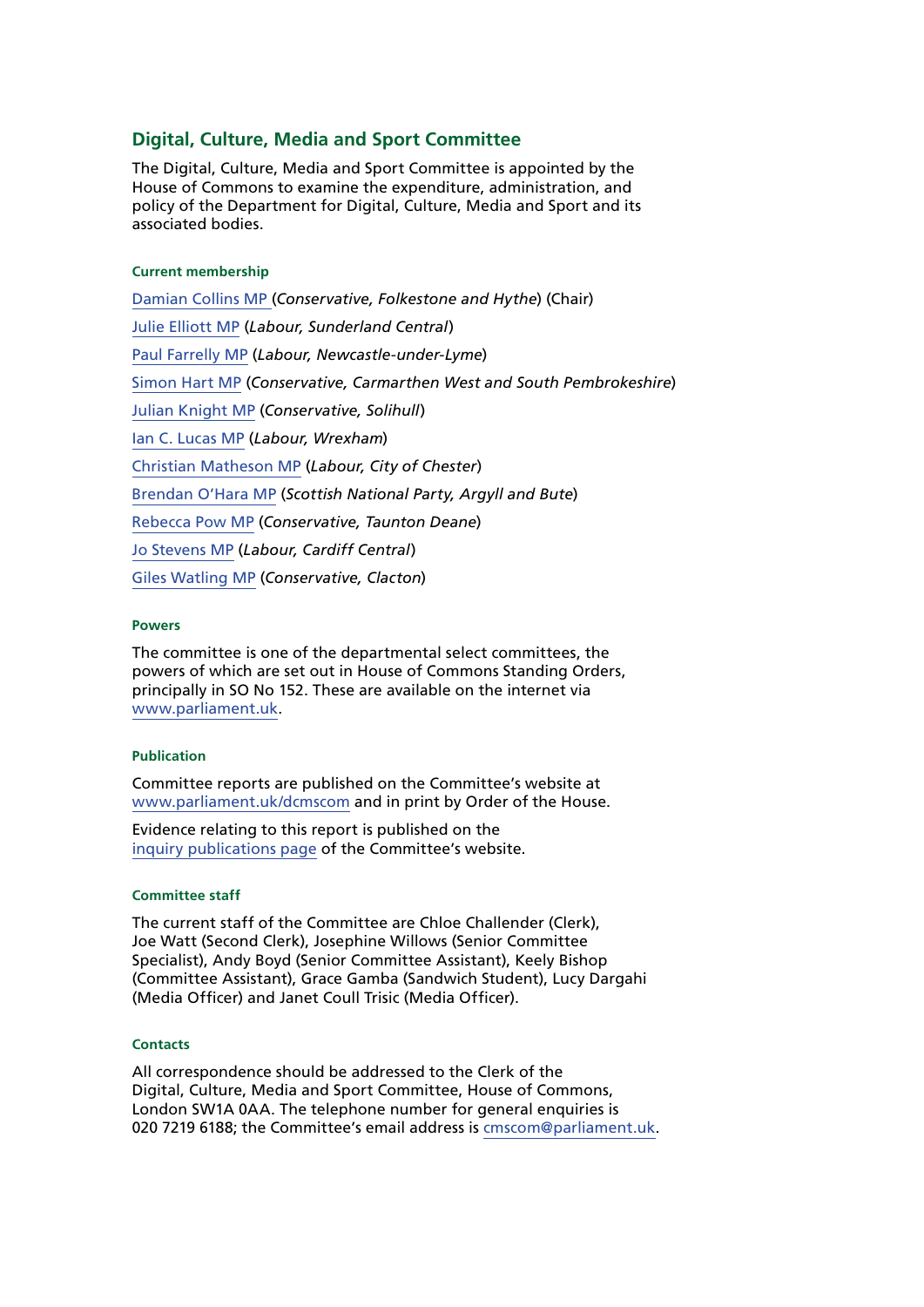## **Contents**

| <b>Introduction</b> |                                                                  | 3  |
|---------------------|------------------------------------------------------------------|----|
|                     | Our Report                                                       | 3  |
| 1                   | The appointment                                                  | 4  |
|                     | Baroness Stowell: background and suitability                     | 4  |
|                     | Experience                                                       | 4  |
|                     | Performance                                                      | 5  |
|                     | Neutrality                                                       | 6  |
| $\overline{2}$      | The recruitment process                                          | 9  |
|                     | The announcement of the candidate                                | 9  |
|                     | Pool of candidates                                               | 10 |
| 3                   | <b>Conclusion</b>                                                | 12 |
|                     | Wider reflections on the role                                    | 12 |
|                     | Appendix One: Correspondence following the hearing               | 14 |
|                     | Appendix Two: Details of the role and recruitment process        | 18 |
|                     | <b>Appendix Three: Details of the preferred candidate</b>        | 26 |
|                     | <b>Appendix Four: Conflicts of interest</b>                      | 30 |
|                     | <b>Formal Minutes</b>                                            | 33 |
|                     | <b>Witness</b>                                                   | 34 |
|                     | <b>Published correspondence</b>                                  | 35 |
|                     | <b>Published written evidence</b>                                | 36 |
|                     | List of Reports from the Committee during the current Parliament | 37 |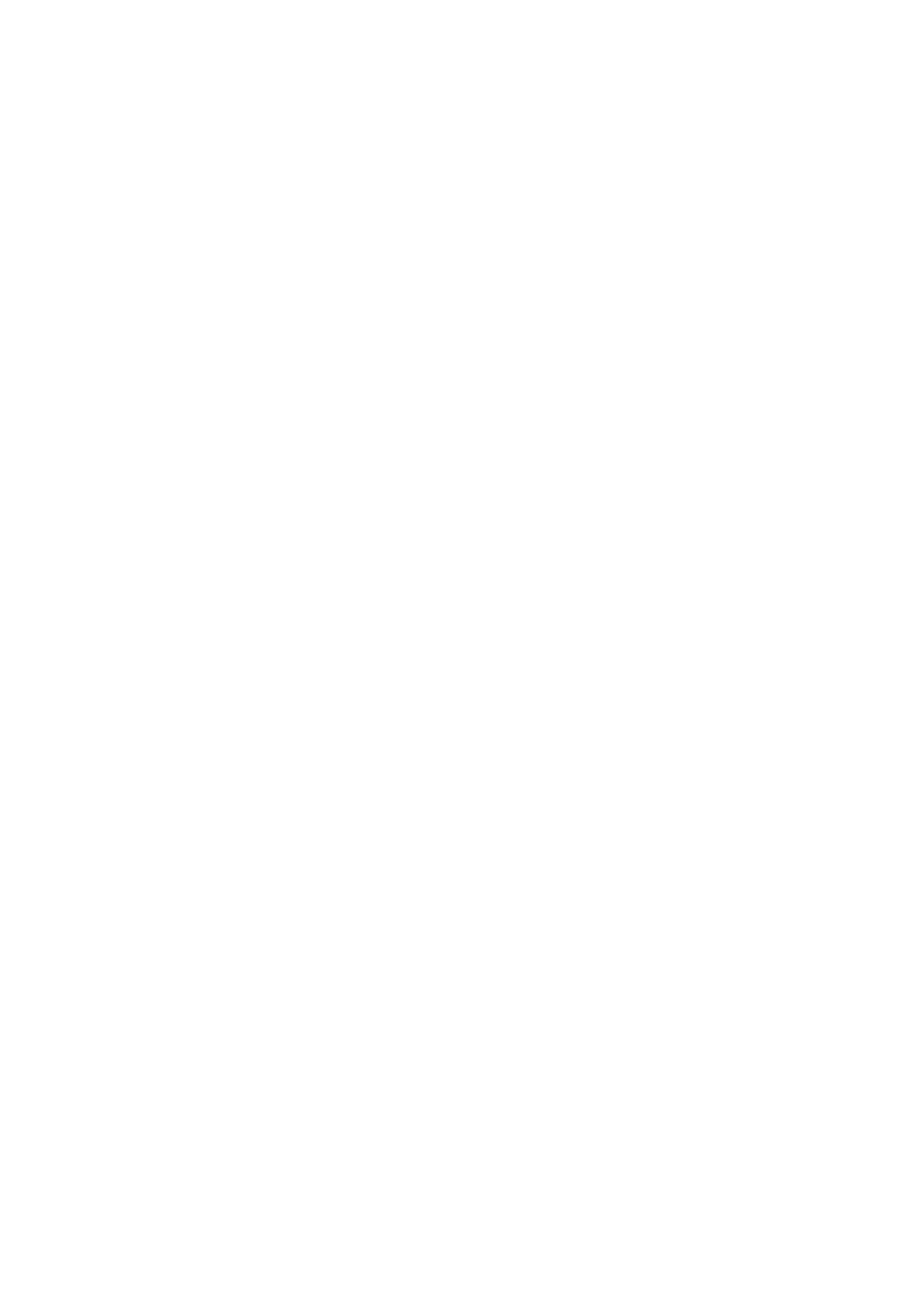## <span id="page-4-0"></span>Introduction

1. On 26 January 2018 the Government informed this Committee that its preferred candidate for the role of Chair of the Charity Commission was Baroness Stowell of Beeston<sup>1</sup>

2. The post of Chair of the Charity Commission is one of those listed as subject to the agreed pre-appointment hearing process.<sup>2</sup> We held a pre-appointment hearing for Baroness Stowell on 20 February 2018. We thank her for her evidence, which is published on our website.

3. The Committee wrote to the appointing Secretary of State, Rt Hon Matt Hancock MP, on 20 February, saying that it could not support the nomination of Baroness Stowell. We set out four key reasons for this decision, relating to the recruitment process, and to the candidate's: experience; neutrality; and performance at the hearing. This letter is published, alongside other correspondence, in Appendix 1.

4. Mr Hancock's response was issued immediately upon receipt of our letter on the evening of 20 February. We were surprised and disappointed that Mr Hancock chose to make this initial response so hastily, and via a statement to the Press Association, rather than to us directly.

5. When we did receive a direct communication—a letter from the Secretary of State, received the next day, 21 February—we were again disappointed to find that our points were dismissed without any meaningful engagement on matters of substance.<sup>3</sup> We wrote again to Mr Hancock on 22 February, requesting fuller and more specific answers, and asking a further four questions about the recruitment process.<sup>4</sup> We received a letter in response on 23 February. The correspondence is included in Appendix 1.

## **Our Report**

6. In this Report, we elaborate further on the points in our letters to the Secretary of State. We retain strong reservations about both the candidate's suitability for the role, and the process used to determine her selection as the Government's preferred candidate. *We request a response to this Report from the Secretary of State within a fortnight of this report's publication. This is far shorter than the usual eight-week timescale for Government responses to select committee reports, but we are confident that the Department will share our sense of urgency about addressing the concerns we have set out.*

<sup>1</sup> ['Preferred Candidate Selected for Charity Commission Chair'](https://www.gov.uk/government/news/preferred-candidate-selected-for-charity-commission-chair), Joint press release, DCMS and Charity Commission, 26 January 2018. Further details about the recruitment process are included in Chapter 2.

<sup>2</sup> Refer to CPA website for list <https://publicappointmentscommissioner.independent.gov.uk/>

<sup>3</sup> This response is also published in Appendix 1.

<sup>4</sup> Letter from Damian Collins MP to RT Hon Matt Hancock MP, 22 February 2018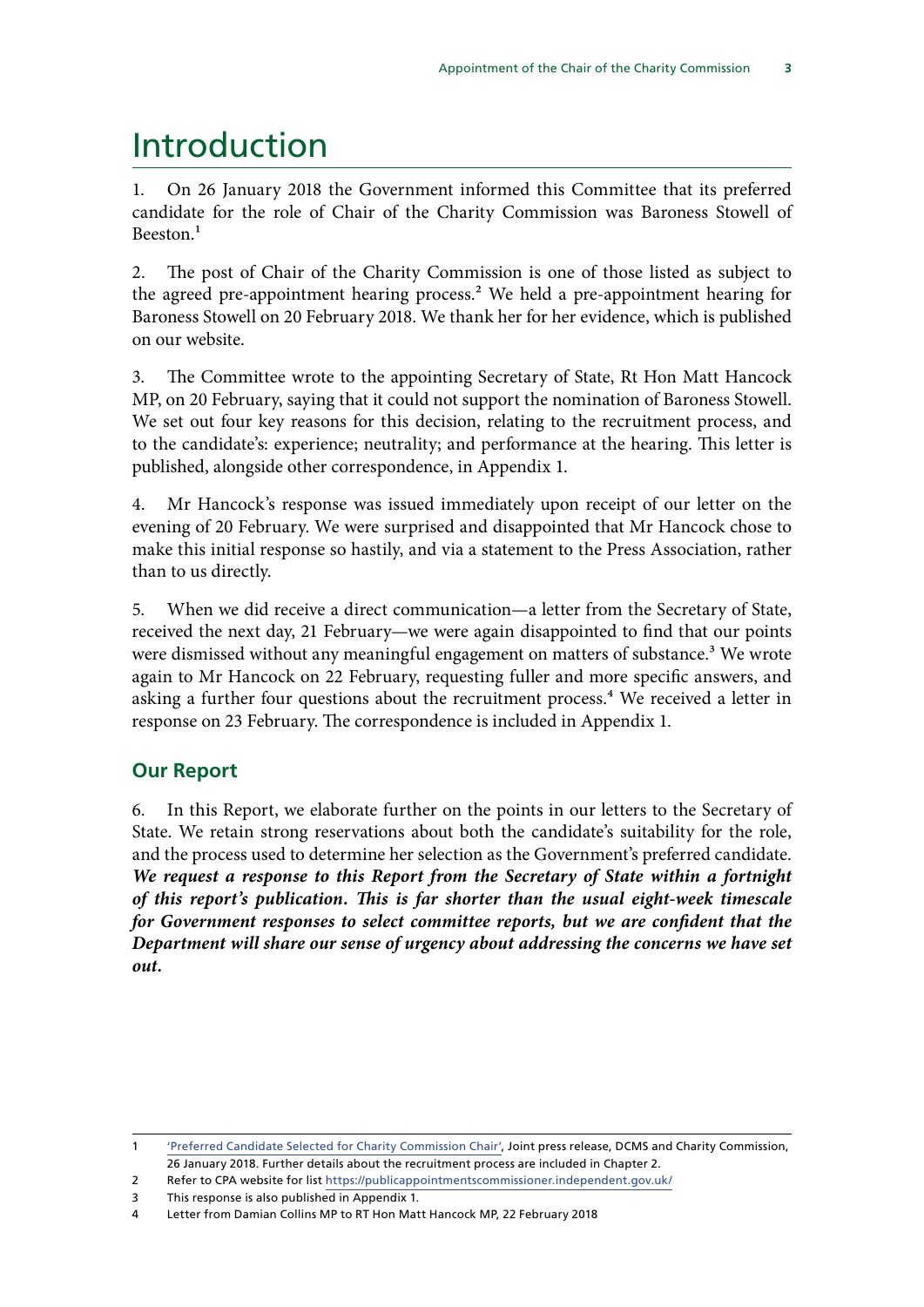## <span id="page-5-0"></span>**1** The appointment

## **Baroness Stowell: background and suitability**

7. Baroness Stowell has a long history of public service, having held distinguished positions in Government, the civil service and the BBC. She was Leader of the House of Lords and Lord Privy Seal between July 2014 and July 2016, and was a Government Minister in the House of Lords between September 2011 and July 2014. Lady Stowell continues to work as a peer but has said she will sit as a crossbencher should she take on the role. She has also served as an independent consultant, and recently became a trustee of two charities.<sup>5</sup> Further biographical information is included in Appendix 3.

8. At the hearing, we asked Baroness Stowell questions about her previous career, including her political background and her suitability for the role. She talked about previous roles she had undertaken within the BBC and in Whitehall.

9. While the Committee valued the opportunity to hear more from Baroness Stowell about her background, we were nevertheless left with fundamental concerns about her suitability for the post. Our first key concern was Baroness Stowell's lack of experience in either the regulatory or the charity sectors.<sup>6</sup>

### *Experience*

10. On the former, Lady Stowell claimed to have "a lot of regulatory experience" from her time at the BBC.<sup>7</sup> However, having assessed the information provided to us about her career (see Appendix 3), we could not identify a single role during her time at the BBC—Head of Corporate Affairs; Head of Communications; Deputy Secretary of the Corporation—that included any significant regulatory work. The internal organisational context of the BBC is not self-evidently relevant to the experience needed to lead a national regulator responsible for the oversight of 168,000 charities and nearly £75 billion of charitable funds.<sup>8</sup>

11. We were forced to conclude that Lady Stowell's experience in the charity sector is, to put it bluntly, negligible. Her only exposure to the sector comes from her role as trustee, a role which she has held for no more than eight months. Highlighting this stark absence of relevant experience, Andrew Hind, former chief executive of the Charity Commission, told us that "her fit with the published person specification is poor."9

12. We asked Baroness Stowell why she had only got involved in the charity sector in the last nine months.<sup>10</sup> She replied that "once you are a member of Government there are restrictions on what role you can play."<sup>11</sup> When we contested this she said: "It is, actually, in the Ministerial Code."12

- 11 Q26
- 12 Q26

<sup>5</sup> Baroness Stowell became trustee of Crimestoppers in July 2017, and of the Transformation Trust in January 2018.

<sup>6</sup> Letter from Damian Collins MP to Rt Hon Matt Hancock, 20 February 2018

<sup>7</sup> Q23

<sup>8</sup> Charity Commission, Annual Report 2016-17, p.2

<sup>9</sup> [Written evidence from Andrew Hind](http://data.parliament.uk/writtenevidence/committeeevidence.svc/evidencedocument/digital-culture-media-and-sport-committee/preappointment-hearing-for-chair-of-charity-commission-for-england-and-wales/written/78504.html)

 $10 \ 026$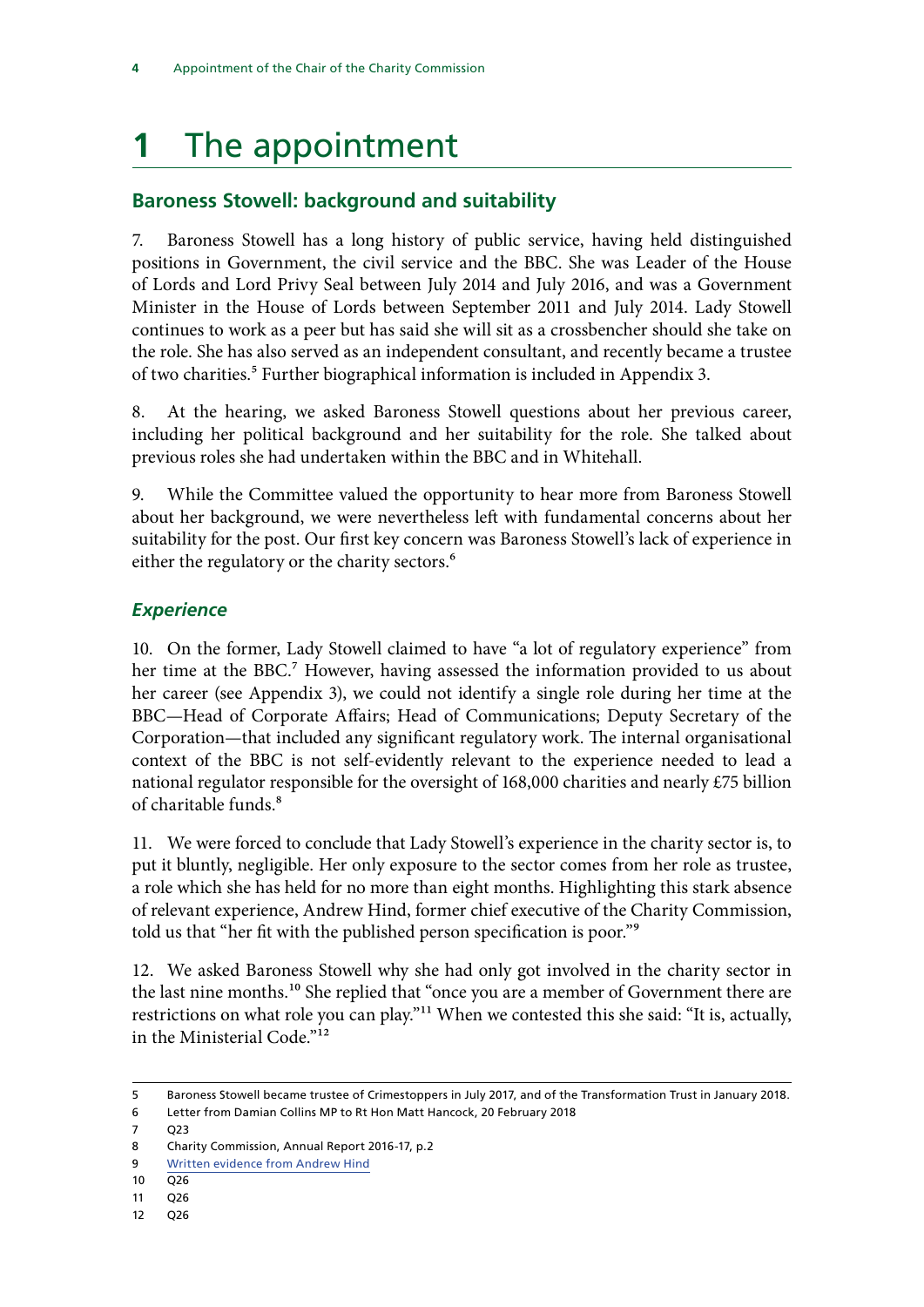<span id="page-6-0"></span>13. We checked the Ministerial Code. It states that there is "normally no objection to a Minister associating him or herself with a charity," albeit with a number of caveats including that they do not undertake fundraising activity and that they consult the Permanent Secretary.<sup>13</sup>

14. In her evidence to us the candidate accepted that she had "limited experience" in the charity sector.<sup>14</sup> But Lady Stowell made no convincing attempt to offer any replacement for this experience, such as transferable skills from other sectors. She spoke in vague terms about a "plan", and how she wanted "the charity sector to be out front and centre before the public and private sector showing the way."15 However, she consistently failed to articulate what this plan was, how she intended to implement it, or how it related to the wider responsibilities of the Chair of the Charity Commission. She listed the roles she had held at the BBC, in the civil service and in the House of Lords, but did not elaborate on the skills she had gained, or give examples of actions she had taken to achieve proven impact.<sup>16</sup>

15. As we highlighted in our letter of 20 February, according to the Government's Code on Public Appointments, individuals selected by Ministers for public appointments must possess the "skills, experience and qualities […] to meet the needs of the public body or statutory office in question."17 Baroness Stowell has failed to meet the most fundamental of requirements for this role. **Baroness Stowell does not have experience in the charity or regulatory sectors, and she failed to provide any convincing explanation to us in its absence of how she met the skills and experience criteria of the Government's Code on Public Appointments. Baroness Stowell may well turn out to have the necessary skills—she has simply found no way to demonstrate them so far, and failed to convince us that lack of experience was compensated for by clarity of vision and a clear sense of how she was going to transfer the skills and experience she has gained to a novel area of employment. To be a convincing candidate for the role she needs to be able to demonstrate more relevant experience.** *The Government must explain on what basis and on what evidence it believes Baroness Stowell's limited to non-existent experience in any comparable role is sufficient to carry out the role of Chair of the Charity Commission., It must also provide evidence that no other appointable candidates could be identified who had greater relevant experience in either the regulatory or charitable sectors.*

#### *Performance*

16. Lady Stowell's vagueness regarding the relevance and applicability of her experience was representative of a general tendency in the hearing to answer our questions imprecise claims and a failure to make persuasive connections between her skills and experience and her plans for tackling the challenges she would face at the Charity Commission. Cabinet

- 14 Q69
- 15 Q70
- 16 For example, Q19

<sup>13</sup> Section 7.13 of the Ministerial Code states: "Ministers should not therefore normally accept invitations to act as patrons of, or otherwise offer support to, pressure groups, or organisations dependent in whole or in part on Government funding. There is normally less objection to a Minister associating him or herself with a charity, subject to the points above, but Ministers should take care to ensure that in participating in any fund-raising activity, they do not place, or appear to place, themselves under an obligation as Ministers to those to whom appeals are directed and for this reason they should not approach individuals or companies personally for this purpose. In all such cases, the Minister should consult their Permanent Secretary and where appropriate the independent adviser on Ministers' interests."

<sup>17</sup> Cabinet Office, [Governance Code on Public Appointments](https://www.gov.uk/government/uploads/system/uploads/attachment_data/file/578498/governance_code_on_public_appointments_16_12_2016.pdf) (December 2016), Section 2.1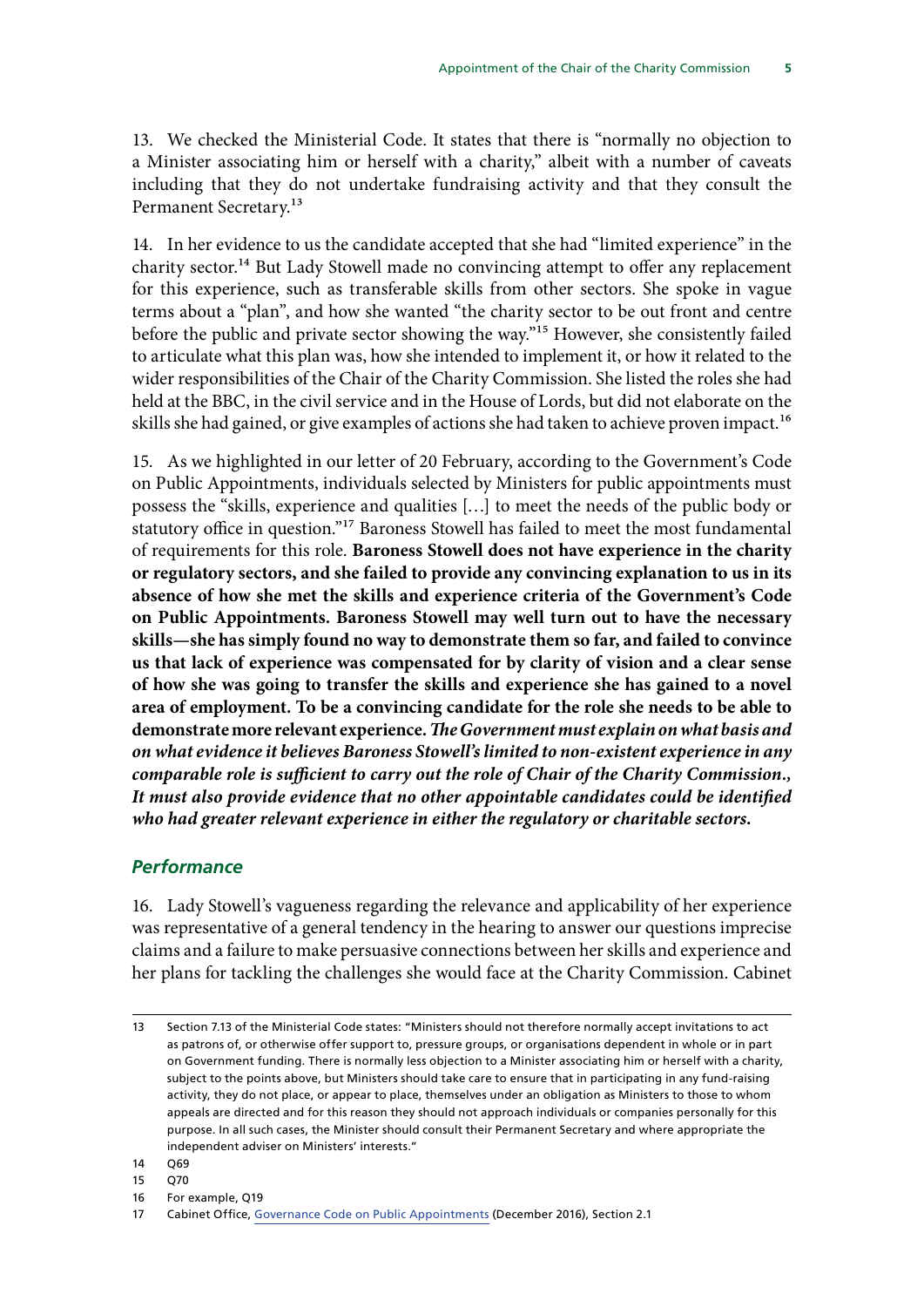<span id="page-7-0"></span>Office Guidance on Pre-Appointment Scrutiny stipulates that "The candidate will need to be able to withstand parliamentary and public scrutiny should they take up post and the Committee may wish to test this."18

17. We asked fair questions that gave the candidate the opportunity to demonstrate the relevance and applicability of her knowledge, skills and experience. For example, several Members made proactive efforts to tease out relevant examples of her interest in, and vision for, the sector, and were disappointed to receive answers that were often lacking in detail or relevance.19 **Our judgment is that Baroness Stowell did not demonstrate evidence of meeting the Government's own criterion of being able to withstand public and parliamentary scrutiny. We cannot approve this appointment without being persuaded that Baroness Stowell can provide clear, relevant examples of evidence against the criteria in the job specification.** *The Secretary of State should consult the assessment panel once again and provide evidence to assure us that Baroness Stowell was the strongest candidate against all the required criteria, in particular her ability to withstand fierce public scrutiny.*

### *Neutrality*

18. The job specification includes among its criteria: "personal integrity and resilience, demonstrable independence and other attitudes consistent with the expectations of senior public office in a high-profile role."<sup>20</sup>

19. In testing against this criterion, it is self-evident that our concern originates from Baroness Stowell's career in high-ranking Government office. Lady Stowell was a longstanding Government Minister less than two years ago. A political career should not be and is not in itself a bar to appointments which require the holders to divest themselves of any partiality or favouritism, but clearly this is an area in which public perception is likely to be sceptical of claims to impartiality, and the candidate must have the ability to dispel that perception quickly and completely. One of the roles of the Charity Commission as a regulator is to determine whether a charity has breached the law on political purpose. The Commission's MP Factsheet states:

> Charities are free to participate in public debates and to use their voice to try to influence decisions which will support the work of the charity. However, there are particular legal requirements about political activity by charities.

> Charity law defines political activity as any activity that aims to promote or oppose a change in the law or Government policy. Charities can undertake political activity in support of their charitable aims, but it's not acceptable for a charity to pursue its aims solely through political activities. This is because charities can never have a political purpose – so an organisation which exists purely to campaign for a change in the law is not a charity. Whether or not charities choose to undertake political activity, they must never support or oppose a particular political party or endorse a particular political candidate.<sup>21</sup>

<sup>18</sup> Cabinet Office, [Cabinet Office Guidance: Pre-appointment scrutiny of public appointments by House of](https://www.gov.uk/government/uploads/system/uploads/attachment_data/file/259686/Guidance_publication.pdf)  [Commons select committees](https://www.gov.uk/government/uploads/system/uploads/attachment_data/file/259686/Guidance_publication.pdf) (November 2013), point 12

<sup>19</sup> Letter from Damian Collins MP to Rt Hon Matt Hancock, 20 February 2018

<sup>20</sup> See Appendix 2.

<sup>21</sup> Charity Commission, [MP Factsheet no.6](https://www.gov.uk/government/uploads/system/uploads/attachment_data/file/354727/Charities_politics_and_campaigning_MP_factsheet_6.pdf)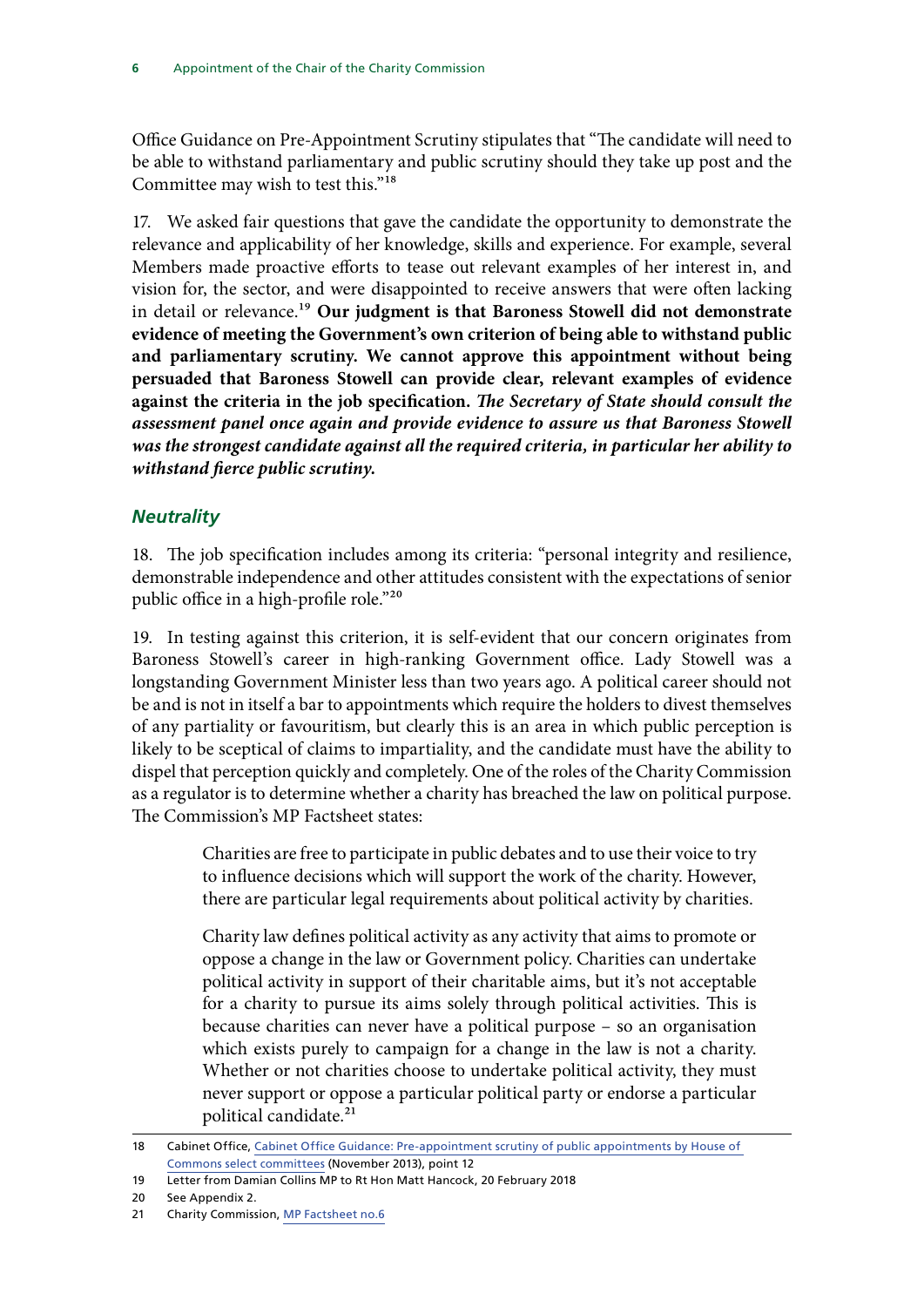20. As ACEVO reminded us, concerns about political affiliation have been raised by the voluntary sector in respect of the last three appointments of Chairs of the Charity Commission<sup>22</sup>

21. When we asked Baroness Stowell about how she would demonstrate her political impartiality (in the light of her ministerial and party political career), although she indicated her intention to resign the Conservative whip in the House of Lords, she otherwise failed to provide a convincing response. Lady Stowell cited her decade in the civil service but we found her answer incoherent and unpersuasive, an impression which was not helped by her description of "working for John Major".<sup>23</sup> She then sought to use the example of being the Leader of the House of Lords as proof of independence—of being "a broker, if you like, between the House back into Government and vice versa […] [having] the confidence of all sides of the House [...] [so] they have to believe that you are independent in the way in which you represent their interests."24 While we have the greatest respect for the culture of the House of Lords, we found the use of a role in which the key outcome required is the delivery of the Government's legislative programme to be an odd choice to fall back on.

22. During the evidence session, Baroness Stowell also revealed that she had not simply stumbled into a political role: in 2010 she had sought nomination as a Conservative party candidate at the general election. This was the first time this information had been supplied to the Committee.<sup>25</sup>

23. Baroness Stowell's answer about in relation to her role as trustee at Crimestoppers also concerned us. She told us: "That appointment came to be made because I do know Michael Ashcroft and he is the Chair and founder of Crimestoppers, as you know. Lord Ashcroft was aware that, because I was no longer in the Government, I had more time on my hands than I had had previously".26 In response we asked whether it was an advertised post with a recruitment process, and she said "No".27

24. As the umbrella organisation for voluntary organisations, the National Council for Voluntary Organisations, NCVO, told us in written evidence, "perceived independence being seen to be independent—is just as important as actual independence. Charities cannot afford for their regulator to be anything other than beyond all suspicion."<sup>28</sup> ACEVO, the other major charities umbrella, told us: "We are not suggesting that people with political backgrounds can never hold office, but emphasising that the political neutrality of this particular role is critical to the credibility and independence of the Charity Commission."29

25. Andrew Hind, former CEO of the Charity Commission, told us:

The need for the charity regulator to be independent from both Government and party politics is surely self-evident. Its judgement and quasi-judicial decisions must be perceived to be unbiased by people of all parties and none [...] This is a public appointment which should be conducted in compliance

26 Q15

<sup>22</sup> [Written evidence from ACEVO and other charities](http://data.parliament.uk/writtenevidence/committeeevidence.svc/evidencedocument/digital-culture-media-and-sport-committee/preappointment-hearing-for-chair-of-charity-commission-for-england-and-wales/written/78505.html)

 $23 \overline{019}$ 

<sup>24</sup> Q19

<sup>25</sup> Qq10-14

<sup>27</sup> Q17

<sup>28</sup> Letter from NCVO published on the Committee's website.

<sup>29</sup> [Written evidence from ACEVO and other charities](http://data.parliament.uk/writtenevidence/committeeevidence.svc/evidencedocument/digital-culture-media-and-sport-committee/preappointment-hearing-for-chair-of-charity-commission-for-england-and-wales/written/78505.html)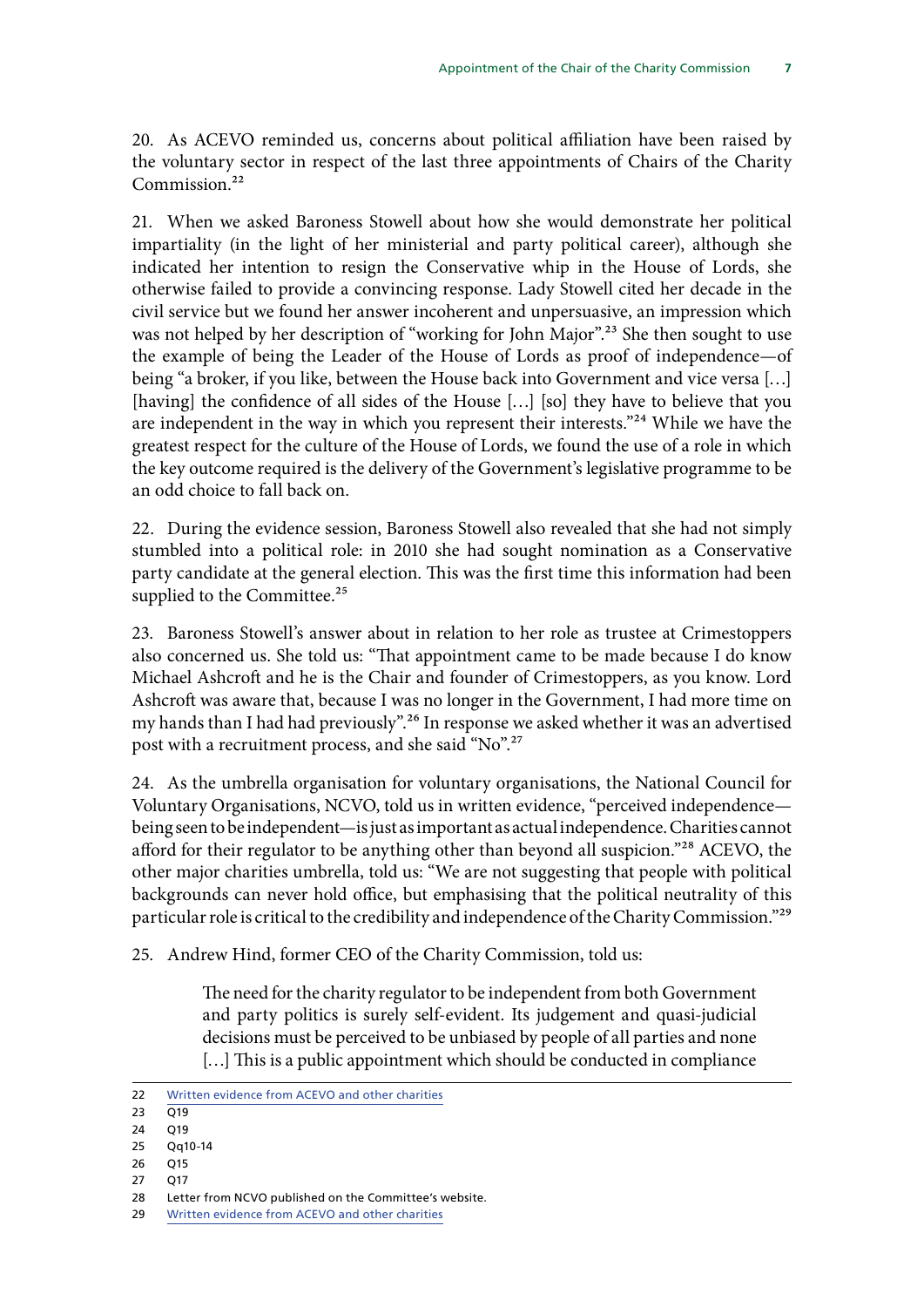with the Cabinet Office's Governance Code on Public Appointments and under the principles of merit, fairness and openness. Why then is the Government's preferred candidate to be the next Chair of the Charity Commission a former Conservative Leader of the House of Lords [with little direct experience of either charities or regulation?]<sup>30</sup>

26. Andrew Purkis, an expert on the charity sector, wrote the following about Baroness Stowell's candidacy in a blog:

> We are now asked to welcome someone with a far more conspicuous and unambiguous party political background than any other Charity Commission Chair in history. Each time Baroness Stowell sits down as Chair of Charity Commission, a very large elephant will sit down beside  $her.<sup>31</sup>$

27. **The job specification for this role stipulates "demonstrable independence." Baroness Stowell was unable to give us concrete examples of where she has demonstrated independence or neutrality. Her prominent political career is a source of concern for key voices within the charity sector.** *The Government must think again about whether Baroness Stowell has met the criterion of 'demonstrable independence' within the job specification for this role. The choice of someone who has only recently left high political office makes this concern acute and critical. It inevitably presents such a person with an enormous challenge to demonstrate their impartiality. That makes the choice of Baroness Stowell for this role all the more curious: she must have been far in front of any other candidate who did not carry this particular risk. The Government should disclose to us (in confidence if that is necessary) whether any of the other appointable candidates had been publicly affiliated with any particular political party.*

28. **We had concerns about the relevance of Baroness Stowell's previous employment experience to the regulatory role of the Charity Commission. She failed in the answers she gave to persuade us that her previous experience was relevant to the role for which she has been put forward, or that she had the capacity to bring that experience to bear on an unfamiliar role effectively.**

29. **We attempted to establish evidence of Baroness Stowell's commitment to the charity sector. She failed in the answers she gave us to provide any.**

30. **We sought to elicit Baroness Stowell's vision for the future direction of the Charity Commission, what her early priorities would be and how she would make things happen. She failed in the answers that she gave to persuade us that she had any vision, or any action plan.**

31. **We sought to explore with Baroness Stowell how she would set about dispelling the obvious suspicion of partiality arising from her distinguished party-political career. She failed in the answers she gave us to do this.**

32. **On the basis of the evidence that we have, we cannot endorse Baroness Stowell's proposed appointment as Chair of the Charity Commission.**

<sup>30</sup> [Written evidence from Andrew Hind](http://data.parliament.uk/writtenevidence/committeeevidence.svc/evidencedocument/digital-culture-media-and-sport-committee/preappointment-hearing-for-chair-of-charity-commission-for-england-and-wales/written/78504.html)

<sup>31</sup> <https://andrewpurkis.wordpress.com/2018/02/22/the-stowell-candidacy-and-the-public-interest/>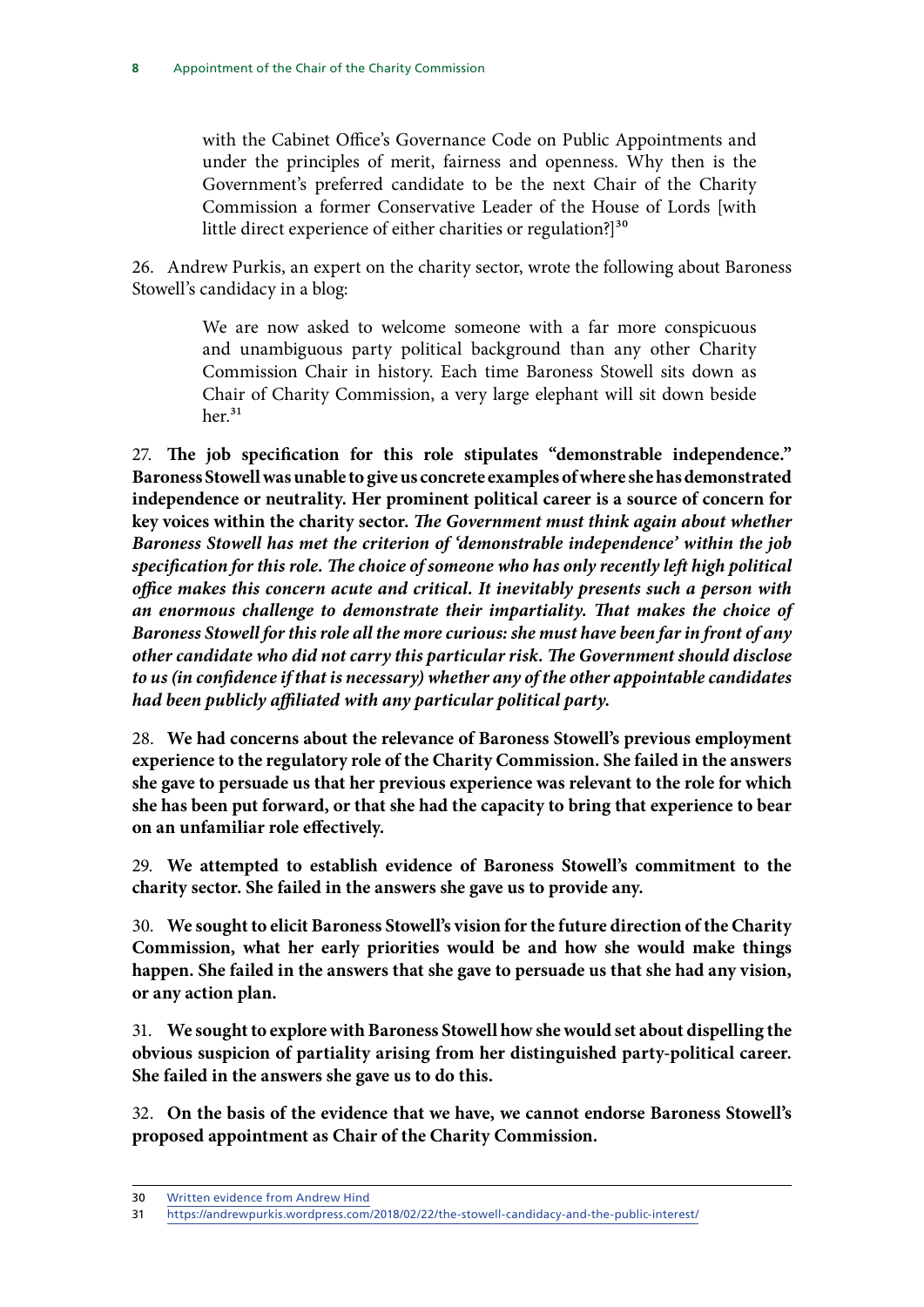## <span id="page-10-0"></span>**2** The recruitment process

33. We also have several concerns about the recruitment process. This chapter will briefly address these.

34. First, we are keen to understand whether Baroness Stowell was the Government's first choice, or whether another candidate had been chosen beforehand but did not take up the role. Second, we are concerned that this appointment has all the signs of an 'insider' appointment drawn from a limited pool of candidates with a pre-determined outcome in mind.

#### **The announcement of the candidate**

35. Shortlisted candidates were interviewed on 10 November 2017. We were told by the Department that following the interview the panel were unanimous in finding three candidates appointable. These three appointable candidates met the Minister for Sport and Civil Society on 27 November "before a formal decision was taken by the Secretary of State".32

36. We do not know when or how the final decision by the Secretary of State was taken, or what role the report of the panel's detailed deliberations played in the final choice. We were simply told in the 'background information' submitted by the Department that "Baroness Stowell was announced as Ministers' preferred candidate for the Chair of the Charity Commission following a fair, open and transparent recruitment exercise".

37. However, the length of time between the final stage of the recruitment process and the announcement of Baroness Stowell as the Government's preferred candidate was inexplicably long. A date (12 December 2017) for the pre-appointment hearing had been long-agreed with the Department, but was postponed at the last minute.<sup>33</sup> The Committee Clerk was subsequently told in a phone-call on 5 December that the announcement of the preferred candidate was imminent. However, the following day this was retracted, and the hearing was postponed until the New Year.<sup>34</sup> The unexplained oddities of the timings around the dates when Ministers were consulted suggests to us that this was not a straightforward case of the first-choice candidate being identified and proposed.

38. Andrew Hind wrote in the publication *Civil Society* that, according to sources close to the process, Baroness Stowell was not the favoured candidate of the independent assessment panel chaired by DCMS. ACEVO and other charities quoted this in their submission, stating: "There was another preferred candidate who is reported to be highly experienced and politically neutral. However, this person was not selected for the role by number 10."35

<sup>32</sup> Background information submitted by DCMS, Appendix 2.

<sup>33</sup> In September the Department suggested a date in w/c 27 November 2017 for the hearing. To fit with the Committee's programme, a date of 12 December was agreed mutually. On 2 and 14 November the date of 12 December was reconfirmed in separate emails by DCMS. On 23 November the Department said that the date of 12 December "may slip". But on 29 November a further email stated that the hearing was still scheduled for 12 December. (Emails between DCMS Parliamentary Clerk and Acting Clerk, DCMS Committee, 21 September to 29 November 2017.)

<sup>34</sup> The then Secretary of State, Rt Hon Karen Bradley MP, wrote to the Committee on 6 December informing us that the process "is taking slightly longer than we anticipated."

<sup>35</sup> [Written evidence from ACEVO and other charities](http://data.parliament.uk/writtenevidence/committeeevidence.svc/evidencedocument/digital-culture-media-and-sport-committee/preappointment-hearing-for-chair-of-charity-commission-for-england-and-wales/written/78505.html)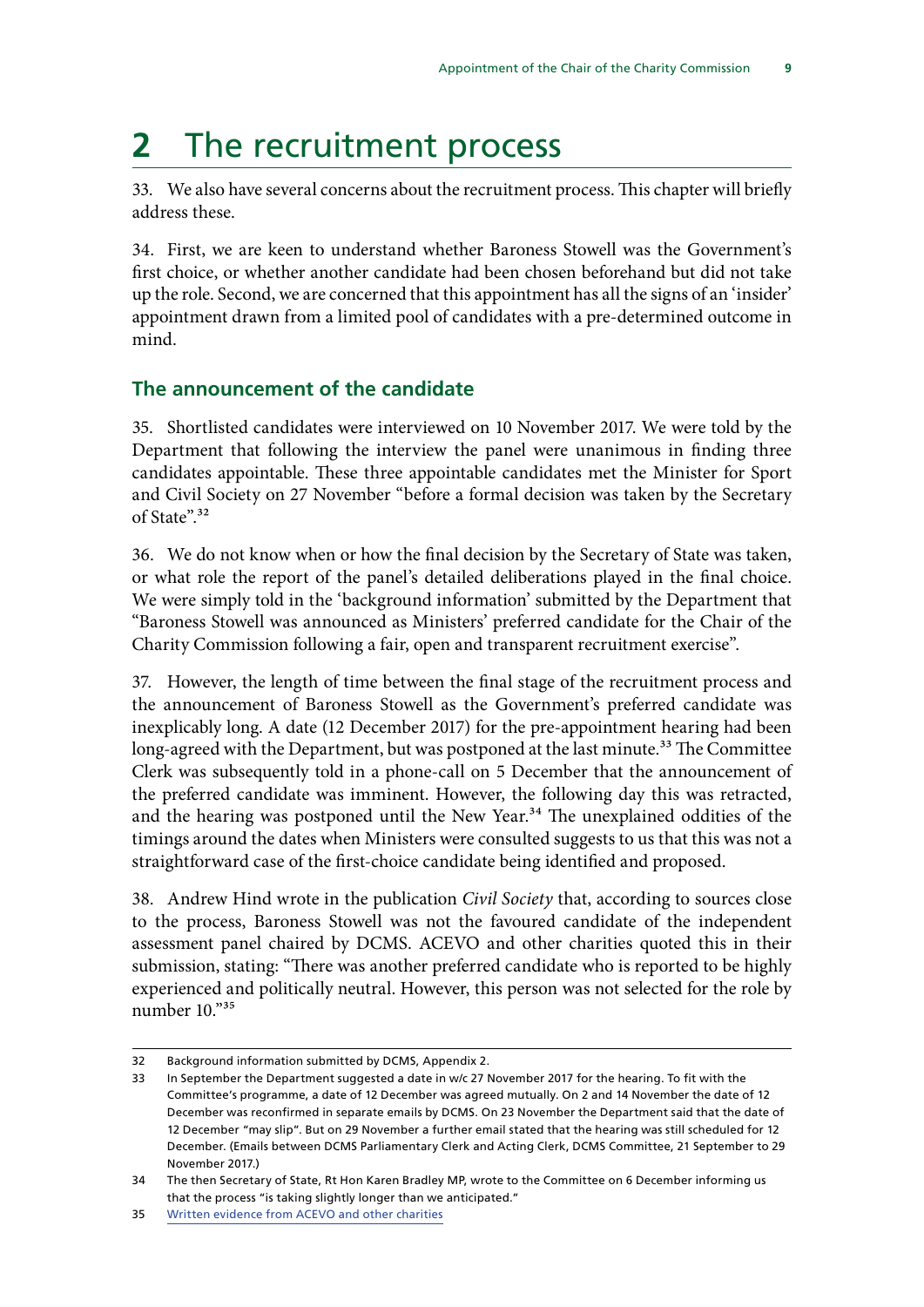<span id="page-11-0"></span>39. Andrew Hind further told us that "at least one other candidate in the Public Appointments process, with outstanding experience of both charities and regulation, has been overlooked. Perhaps it is because that individual has no political connections?"36

40. While we have been told that two other candidates were deemed appointable, we have also not been given their names by the Department. We understand that for reasons of personal privacy giving out this information is difficult. Instead we asked the Secretary of State (amongst other questions): i) whether any other candidate was recommended prior to Baroness Stowell and ii) whether any candidates with regulatory and/or charities experience were interviewed, and if so, why was the preferred candidate was chosen ahead of them?37

41. The Secretary of State's response, received on 23 February, did not seek to provide answers to these questions.

42. **The fact that there was a lastminute delay in the announcement of the candidate leads us to think that a candidate (other than Baroness Stowell) was put forward, and then—for some reason—was unable to take up the post of Chair. In their written evidence to us, charities allege that Baroness Stowell was not the favoured candidate of the independent assessment panel, and that there was another preferred candidate "reported to be highly experienced and politically neutral," but this person was not selected for the role by Ministers. We cannot assess the veracity of these claims, but we are keen to understand more about the process so we can draw our own (betterinformed) conclusions and perhaps help dispel suspicion - which is, after all, one of the key purposes of pre-appointment hearings.** *The Department must explain why, a week after appointable candidates met the Minister (27 November), we were told (5 December) that an announcement was "imminent", only to be told a day later that the process "was taking longer than expected" and the hearing of 12 December needed to be postponed. The Department must confirm whether or not the allegations in charities' written evidence that Baroness Stowell was not the favoured candidate of the independent assessment panel are accurate. Further, we await the answer to the question in our letter of 22 February: whether any candidates with regulatory and/or charities experience were interviewed, and, if so, why the preferred candidate was chosen ahead of them?*

### **Pool of candidates**

43. We have informed the Department previously of our concerns about the pool from which candidates for public roles of the kind we scrutinise appear to be drawn. In a letter sent to the Secretary of State on 19 December, we highlighted our thinking about this narrow group of establishment figures. In response, Mr Hancock sent a letter setting out some new approaches being taken by DCMS regarding advertising, outreach and diversity. This is useful, but we wait to see whether these approaches produce results.

44. We put our concerns about the narrow recruitment pool to Baroness Stowell. She told us that she was "a veteran outsider".<sup>38</sup> We put it to her that being Leader of the House of Lords, Head of Corporate Affairs at the BBC, and Deputy Head of Staff to the Leader of the Conservative Party did not look like the CV of an "outsider." She said that by "outsider" she

```
38 Q3
```
<sup>36</sup> [Written evidence from Andrew Hind](http://data.parliament.uk/writtenevidence/committeeevidence.svc/evidencedocument/digital-culture-media-and-sport-committee/preappointment-hearing-for-chair-of-charity-commission-for-england-and-wales/written/78504.html)

<sup>37</sup> Letter to Rt Hon Matt Hancock MP, 22 February 2018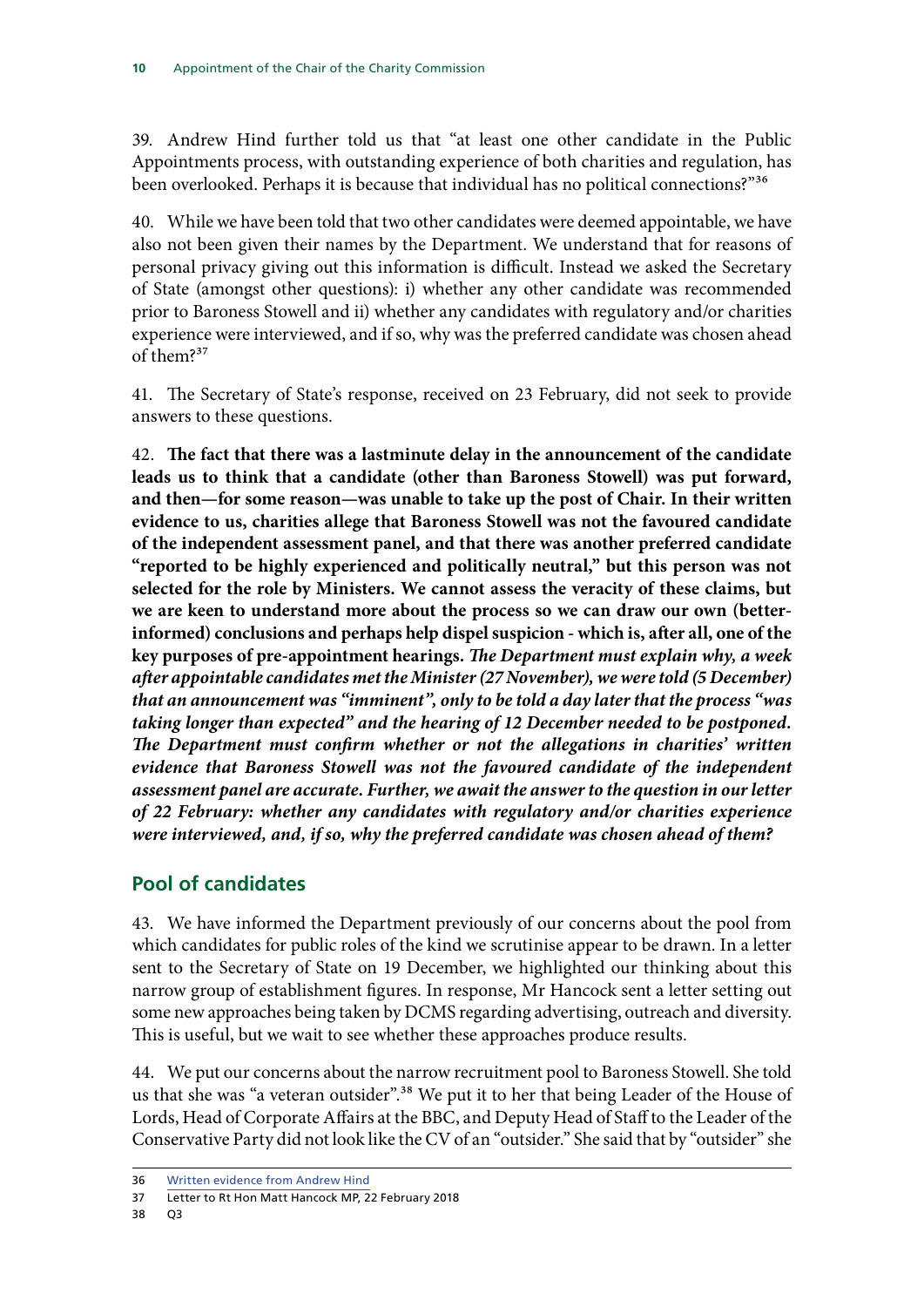meant that she had been a newcomer to the industries she worked in (for example she told us that when she joined the BBC she had "little previous experience in the broadcasting industry") but that she went on to forge successful careers in these organisations.<sup>39</sup>

45. We were also discouraged following Baroness Stowell's answer to a question about how she came across the role of trustee of the Transformation Trust, which she took up in January 2018.40 She said that it "was not advertised" but that she had heard about it "through a mutual friend of the person who is the chief executive of that charity".<sup>41</sup>

46. **The narrow pool of establishment figures from which some public appointments appear to be drawn does not inspire confidence that we are getting the best people for the job, or that the Government is genuinely committed to presenting a public face more representative of modern British society.** *If we, and more importantly the charity sector as a whole, are to be persuaded that these concerns are groundless the Secretary of State must give us further information about the two appointable candidates (without their identities being disclosed) including the nature of their previous employment, and for how long they have worked in these sectors.*

47. **We sought evidence from the Department that the process by which Baroness Stowell emerged as the preferred candidate for the Chair of the Charity Commission was fair, open and inclusive. The evidence has either not been provided or is unpersuasive. We do not have confidence therefore that Baroness Stowell is the best person who can be found to take on this crucial role.**

<sup>39</sup> Q42 40 Qq 31-2

<sup>41</sup> Q32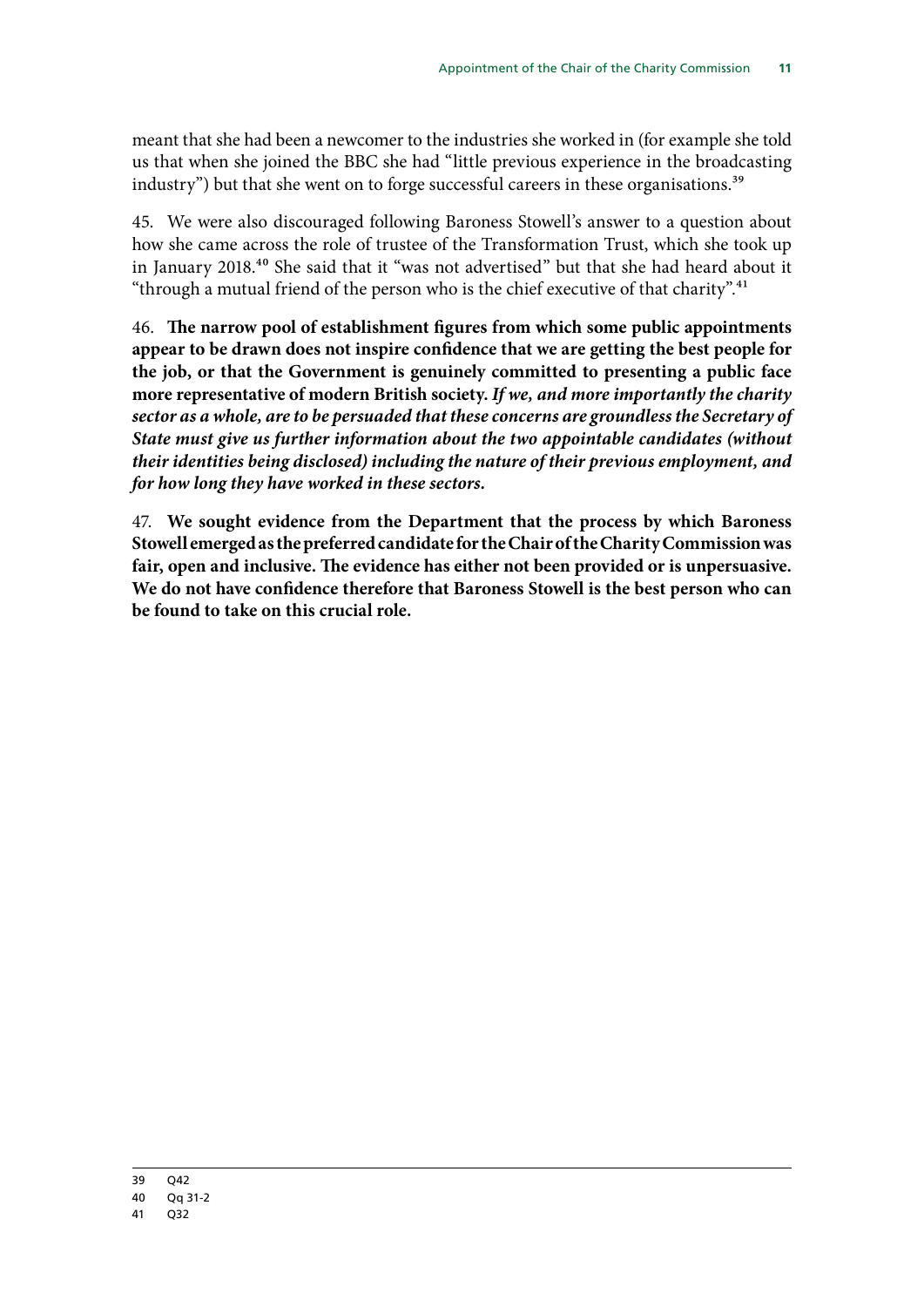## <span id="page-13-0"></span>**3** Conclusion

## **Wider reflections on the role**

48. The Secretary of State's immediate response to our initial post-hearing letter made us concerned about the Government's regard for Parliament's legitimate, well-established role in pre-appointment scrutiny. Cabinet Office guidance states "On receipt of the committee's report, Ministers will consider the report before deciding whether to proceed with the appointment". The letter we sent to the Secretary of State immediately following the hearing with Baroness Stowell represented the considered view of all Members of the Committee who participated in the exercise, who had worked hard to follow established procedures to scrutinise a public appointment of substantial significance, especially at this time of crisis for the charity sector.

49. **The Secretary of State's quick response to our initial letter showed scant regard for both due process, and for Parliament's role in public appointments. The Commission is accountable to Parliament, not the Government of the day. There is an established role for select committees in the public appointment process, for good reasons. Ministers should, therefore, listen to their advice, rather than proceed regardless on as if committees' careful work had never happened.**

50. A Select Committee's role in the appointment process is advisory but historically the influence of committees has been strong. Select Committee advisory decisions have only rarely been set aside by appointing Ministers (three times out of nine negative committee reports over the course of the 100 or so hearings held since 2005). However, the most recent of these three cases—the July 2016 appointment of the Chief Inspector of Ofsted despite the Education Committee's objection—was very similar to our own. The Government continued with the appointment regardless despite a unanimous negative Committee report. We must ensure this is not becoming a trend.

51. The way in which the 2016 Grimstone Review was implemented gave extra powers to Ministers over public appointments, effectively awarding them an override power and the freedom, if they chose, to appoint people deemed unappointable.<sup>42</sup> It is all the more crucial **that Parliament can ensure that ministerial powers in the public appointment process are not misused.** *The Government has a duty to take Parliament's views seriously, and to respond to them in a carefully considered fashion. The Secretary of State must now show, in his response to this report, that he is capable of demonstrating a thoughtful, judicious and well-considered approach to the exercise of his statutory duties.*

52. In 2011 the Liaison Committee recommended that the procedure for pre-appointment hearings should be refined to provide for a resolution of the House of Commons confirming appointments in certain cases. $43$  The Treasury Committee is currently the only committee

<sup>42</sup> In 2016, following a review led by Sir Gerry Grimstone, the Government established a [review](https://www.gov.uk/government/publications/better-public-appointments-review-of-the-public-appointments-process) of the public appointments process, recommending that a number of changes be made to the system. Changes to the role of the Commissioner were recommended, with many of the Commissioner's formal powers within the public appointments process removed (for example removing the power to appoint independent assessors to an interview panel). In "exceptional occasions" ministers may decide "that a full appointments process is not appropriate or necessary" (although various safeguards are applied to this power.

<sup>43</sup> LC, 'Select Committees and Pre-Appointment reports' (2011)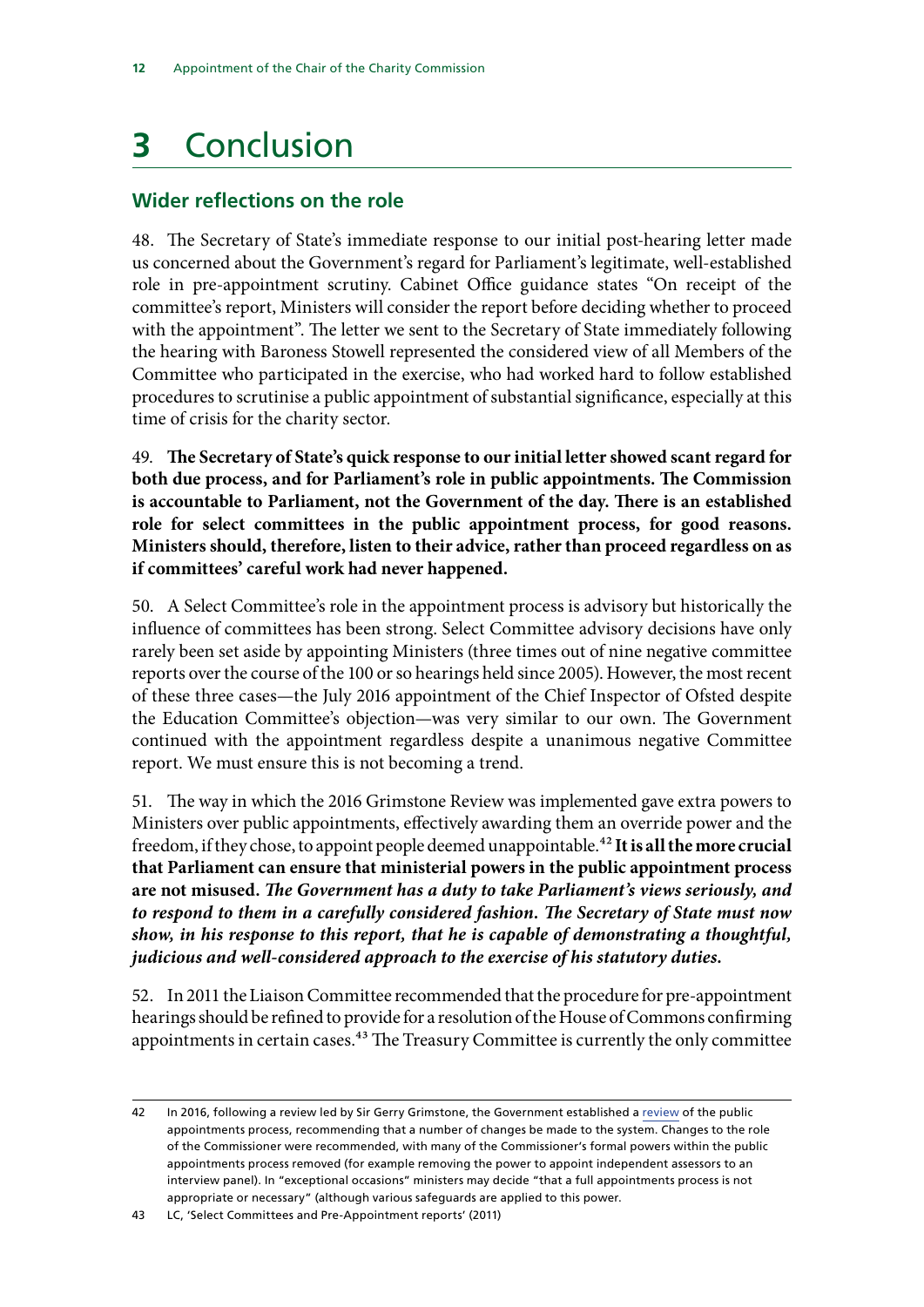with such an arrangement.<sup>44</sup> Following an agreement confirmed in a letter between the then Chair, Andrew Tyrie, and the then Chancellor, George Osborne, should the Committee recommend that the appointment (in this case of the chief executive of the Financial Conduct Authority) be put as a motion to the whole House, the Government will make time for the motion and respect the decision of the House.<sup>45</sup>

53. **We think the time may have arrived at which it would be of benefit to both the Government and the House if arrangements for responding to pre-appointment hearings were put on a surer and clearer footing. We intend to consult with other interested committees with a view to bringing forward a new Standing Order which, in the event of a negative finding by a committee in relation to a proposed public appointment, would trigger an automatic ninety-minute debate on the floor of the House where Ministers would have the opportunity to set out their arguments for disagreeing with a Committee and the House as a whole would have the opportunity for coming to a decision on whose arguments it found more persuasive. We are sure the Government would welcome the opportunity to reassure the public that all major public appointments are made on the basis of an unimpeachably fair and open process, and that the candidates would be strengthened in their ability to deliver what was being asked of them (often a very challenging task) by the knowledge that they had been endorsed by the House of Commons.**

<sup>44</sup> Other Select Committees possess other forms of veto power over public appointments made by the Government. Some of these powers exist in legislation; for example, under Section 1, Chapter 44 of the National Audit Act 1983, the Prime Minister cannot table a motion for the appointment of the Comptroller and Auditor General without the agreement of the Chair of the Public Accounts Committee. Other types of veto power are simply de facto conventions between the Government and the House. In 2011, for example, the Government announced that it would accept the Justice Committee's conclusion on whether or not the candidate for Information Commissioner should be appointed (the DCMS Committee is now responsible for the ICO, and this power effectively remains).

<sup>45</sup> [https://www.parliament.uk/documents/commons-committees/treasury/Correspondence/chancellor-chairman-](https://www.parliament.uk/documents/commons-committees/treasury/Correspondence/chancellor-chairman-FCA-chief-exec-appointment-190416.pdf)[FCA-chief-exec-appointment-190416.pdf](https://www.parliament.uk/documents/commons-committees/treasury/Correspondence/chancellor-chairman-FCA-chief-exec-appointment-190416.pdf)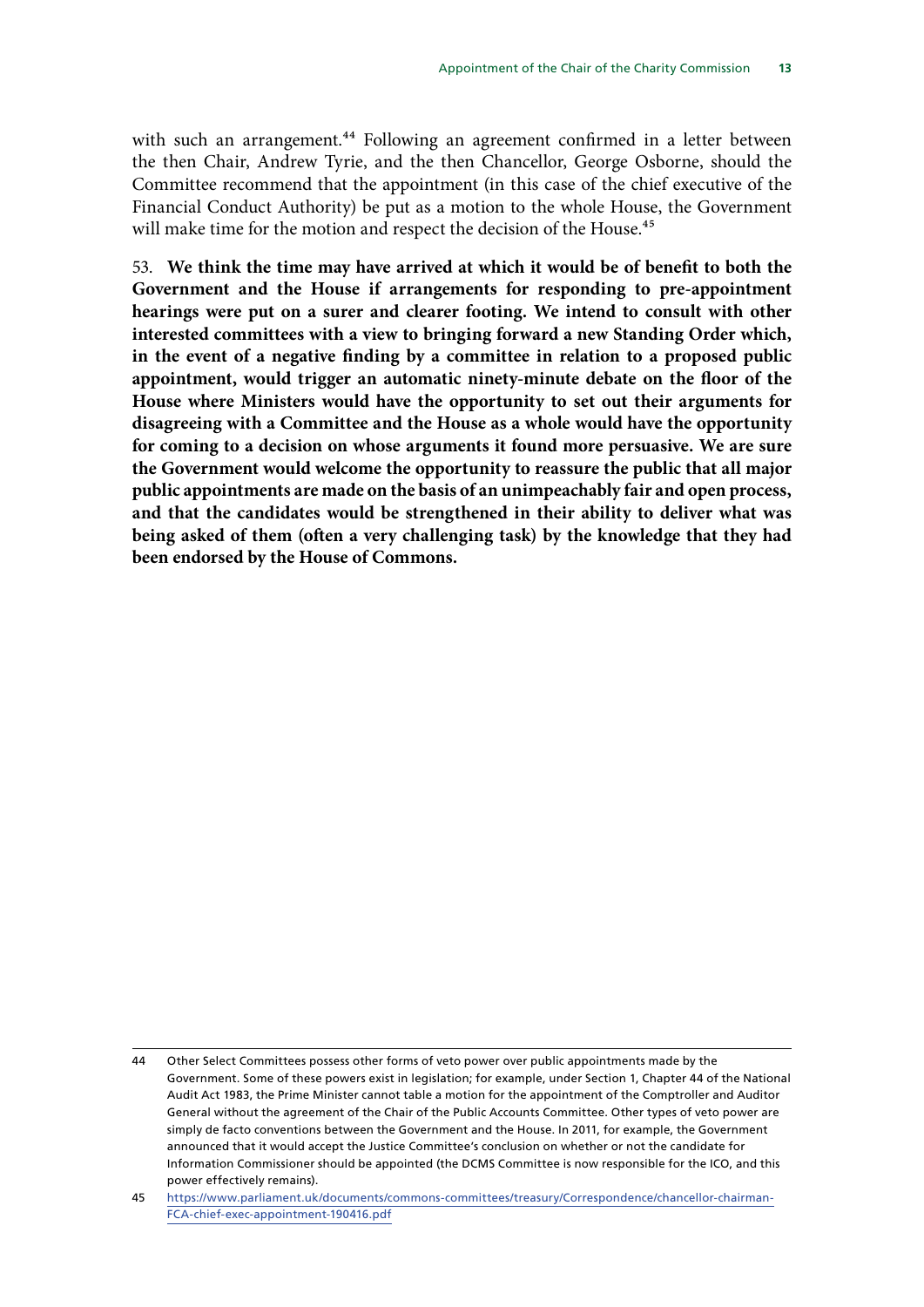## <span id="page-15-0"></span>Appendix One: Correspondence following the hearing

Letter from the Chair of the Committee to the Secretary of State re the Appointment of the Chair of the Charity Commission, dated 20 February 2018

Dear Secretary of State,

### Appointment of the Chair of the Charity Commission

The Committee held a pre-appointment hearing with the Government's preferred candidate for the Chair of the Charity Commission, Baroness Stowell, this morning. I am sorry to report that we cannot support the Government's nomination.

This is the first time that this Committee has not supported the Government's candidate, and it is not a decision that we have taken lightly. The Committee was unanimous in its view that, for four reasons, Baroness Stowell should not be appointed:

- (i) Experience: Baroness Stowell has little more than 6 months of negligible charity sector experience, and a complete lack of experience of working for a regulatory body. According to the Government's Code on Public Appointments, individuals selected by Ministers for public appointments must possess the "skills, experiences and qualities […] to meet the needs of the public body or statutory office in question." In addition to this, Baroness Stowell was unable to demonstrate to the Committee any real insight, knowledge or vision for the charities sector.
- (ii) Neutrality: the candidate was a longstanding Government Minister less than two years ago. The fact that Baroness Stowell had a political career is not itself a bar, and the candidate has publicly committed to giving up the Conservative Whip upon appointment. However, her political past is a source of concern for the Committee and those within the charity sector. As the umbrella body for voluntary organisations, NCVO, told us in written evidence, "perceived independence – being seen to be independent – is just as important as actual independence. Charities cannot afford for their regulator to be anything other than beyond all suspicion."
- (iii) The recruitment process: our concerns here are twofold:
	- a. The process has lacked transparency and has been protracted. A hearing was set up at your Department's behest for 12 December 2017. The Committee clerk was told in a phone-call on 5 December that the announcement of the preferred candidate was imminent. However, the then Secretary of State, Rt Hon Karen Bradley MP, wrote to the Committee on 6 December informing us that the process "is taking slightly longer than we anticipated." No further communication took place until mid-January. While we have been told that two other candidates were deemed appointable, we have not been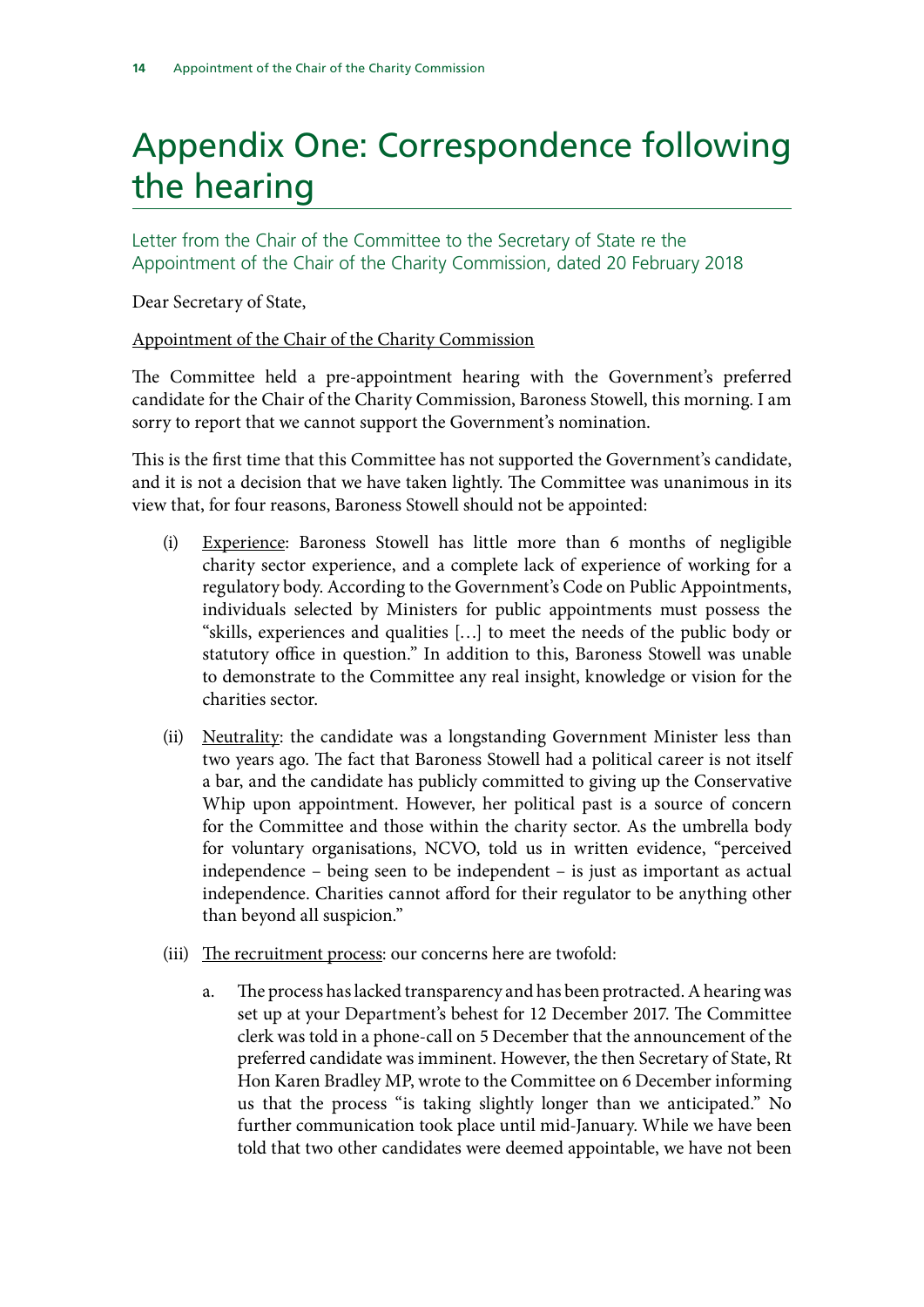given their names (despite Committee staff seeking this information.) **We would like to request this information again: ie. the names of the other appointable candidates, and why Baroness Stowell was chosen over them?**

- b. On 19 December, the Committee wrote to you explaining that we thought it regrettable that candidates for public roles of the kind we scrutinise apparently continue to be drawn from a narrow group of establishment figures. Baroness Stowell claimed to be a "veteran outsider" and yet she has been Leader of the House of Lords, Head of Corporate Affairs at the BBC, and Deputy Chief of Staff to the Leader of the Conservative Party. This does not strike us as the CV of an "outsider."
- (iv) Performance: Cabinet Office Guidance on Pre-Appointment Scrutiny stipulates that "The candidate will need to be able to withstand parliamentary and public scrutiny should they take up post and the Committee may wish to test this." On this occasion, it is our judgment that Baroness Stowell was unable to withstand scrutiny. Members asked fair questions that gave the candidate the opportunity to demonstrate her knowledge, skills and experience. Indeed, several Members made proactive efforts to tease out relevant examples of her interest in, and vision for, the sector, and were disappointed to receive answers that were often lacking in detail or relevance.

Our full report, and reasoning, will follow. I hope you will take the Committee's considerations into account.

#### DAMIAN COLLINS MP, CHAIR, DCMS COMMITTEE

Response from the Secretary of State to the Chair of the Committee re the Appointment of the Chair of the Charity Commission, dated 21 February 2018

#### Dear Damian

Thank you for your letter of 20 February following on from Baroness Tina Stowell's preappointment hearing as the preferred candidate for the Chair of the Charity Commission.

I have considered your response and the reasoning for the Committee's recommendation very carefully but remain convinced that the best candidate has been selected for the role.

Baroness Stowell was selected as the preferred candidate following a fair, open and transparent competition - a process which is regulated by the Office for the Commissioner for Public Appointments (OCPA) and is in line with the Cabinet Office Governance Code for Public Appointments.

The advisory assessment panel included two independent members, one of whom is a respected charity sector expert. The panel assessed all candidates against the criteria as set out in the role specification. I confirm that the panel unanimously agreed the outcome that Baroness Stowell was not just the most qualified candidate, but is an exceptionally strong candidate for this role. They noted that she delivered an excellent presentation which was well structured and spanned a wide range of issues, evidencing an ability for clear strategic oversight. They were also impressed by the high degree of emotional intelligence and personal integrity that Baroness Stowell displayed.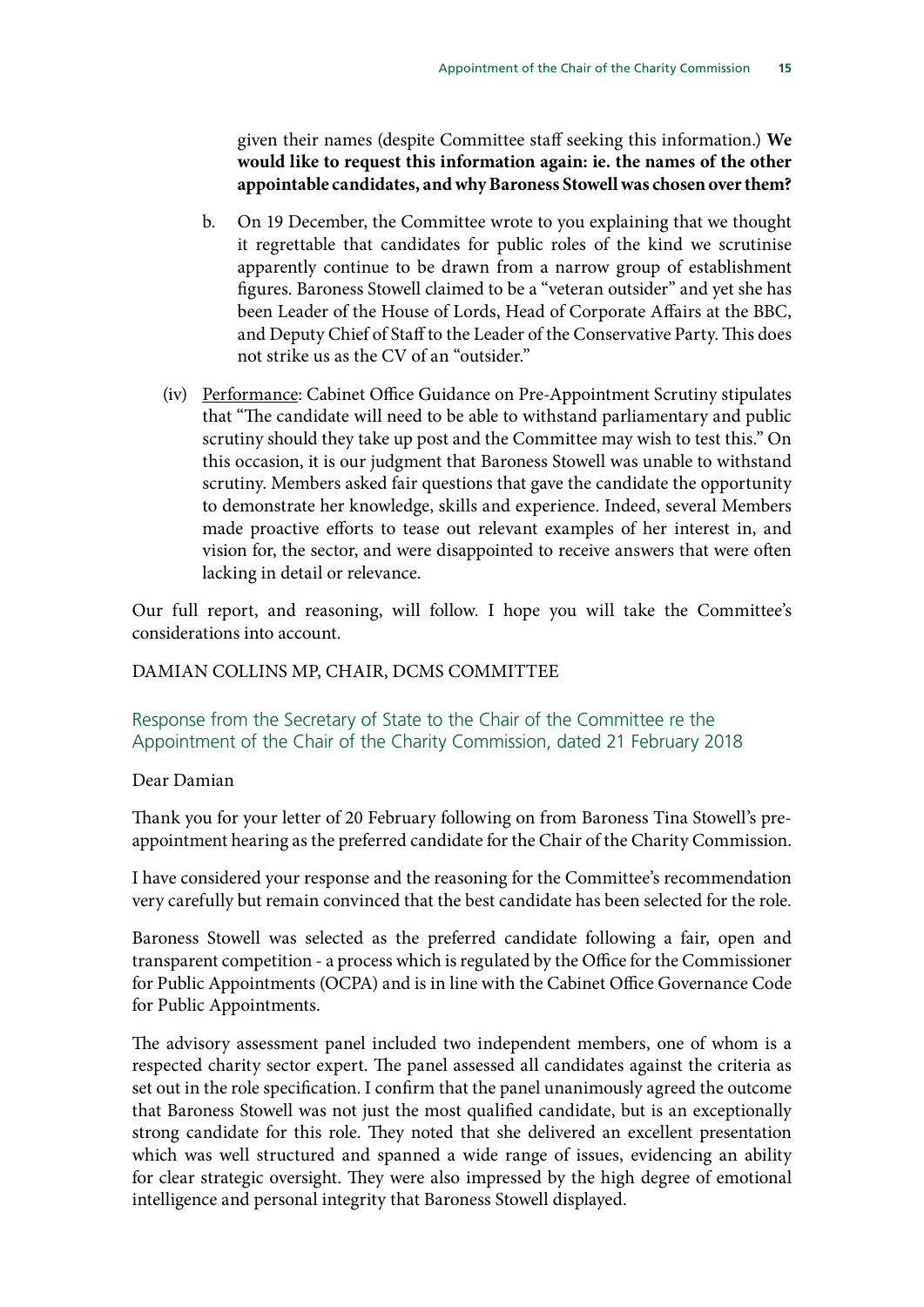You will be aware that this is a critical time for the Charity Commission and the charity sector as a whole. There is evidence of declining public trust in the face of recent revelations, and strong leadership from the Charity Commission is an urgent imperative. Like her predecessor, who was an exceptional Chairman, Baroness Stowell does not have strong connections to the charity sector. But there is no evidence that this is a weakness. After all this is a crucial regulatory role and a fresh perspective is very valuable. The Commission itself is packed with sector expertise.

Baroness Stowell set out a clear vision of how she plans to build upon the excellent progress made at the Commission by William Shawcross, by ensuring a robust approach as a regulator while encouraging and supporting charities to deliver their services to high standards. This firm but collaborative approach is critical to supporting charities to deliver, and ensuring that any problems, where discovered, are properly dealt with. I am confident that Baroness Stowell will build on this by working with charities to restore public trust.

Baroness Stowell is absolutely clear about the need to be seen as impartial leader and the need to demonstrate a commitment to working only in the public interest. I have every confidence that she will work tirelessly to protect and promote the great work that charities do and ensure they uphold the highest standards of integrity.

The Rt Hon Matt Hancock MP

### Letter from the Chair of the Committee to the Secretary of State re the appointment fo the Chair of the Charity Commission, dated 22 February 2018

#### Dear Secretary of State,

Thank you for your letter of 21 February stating that Baroness Stowell remains the Government's preferred candidate for the role of the Chair of the Charity Commission. We were disappointed that the concerns raised by the Committee were dismissed so swiftly.

In our letter to you regarding Baroness Stowell's proposed appointment, we set out four points of contention relating to her lack of relevant experience; perceived lack of political neutrality; the recruitment process; and performance in front of the Committee. Your letter does not address the substance of these points. We would ask that you provide a fuller response that addresses each of our point in writing to the Committee.

We would also like to note that in your statement to the press you asserted that 'Select Committee advisory decisions have often been set aside by appointing Ministers'. In fact, such action is unusual, having happened only three times out of nine negative committee reports, following over 100 pre-appointment hearings.

We would also like to put following additional questions to you, in order to help the Committee better understand the process that led to the selection of Baroness Stowell as the Government's preferred candidate to be Chair of the Charity Commission.

(i) Can you confirm that the role of the interview panel was simply to assess which candidates were appointable, and not to indicate which one should be appointed? Can you confirm that the final decision on who should be appointed was a decision for Ministers to make?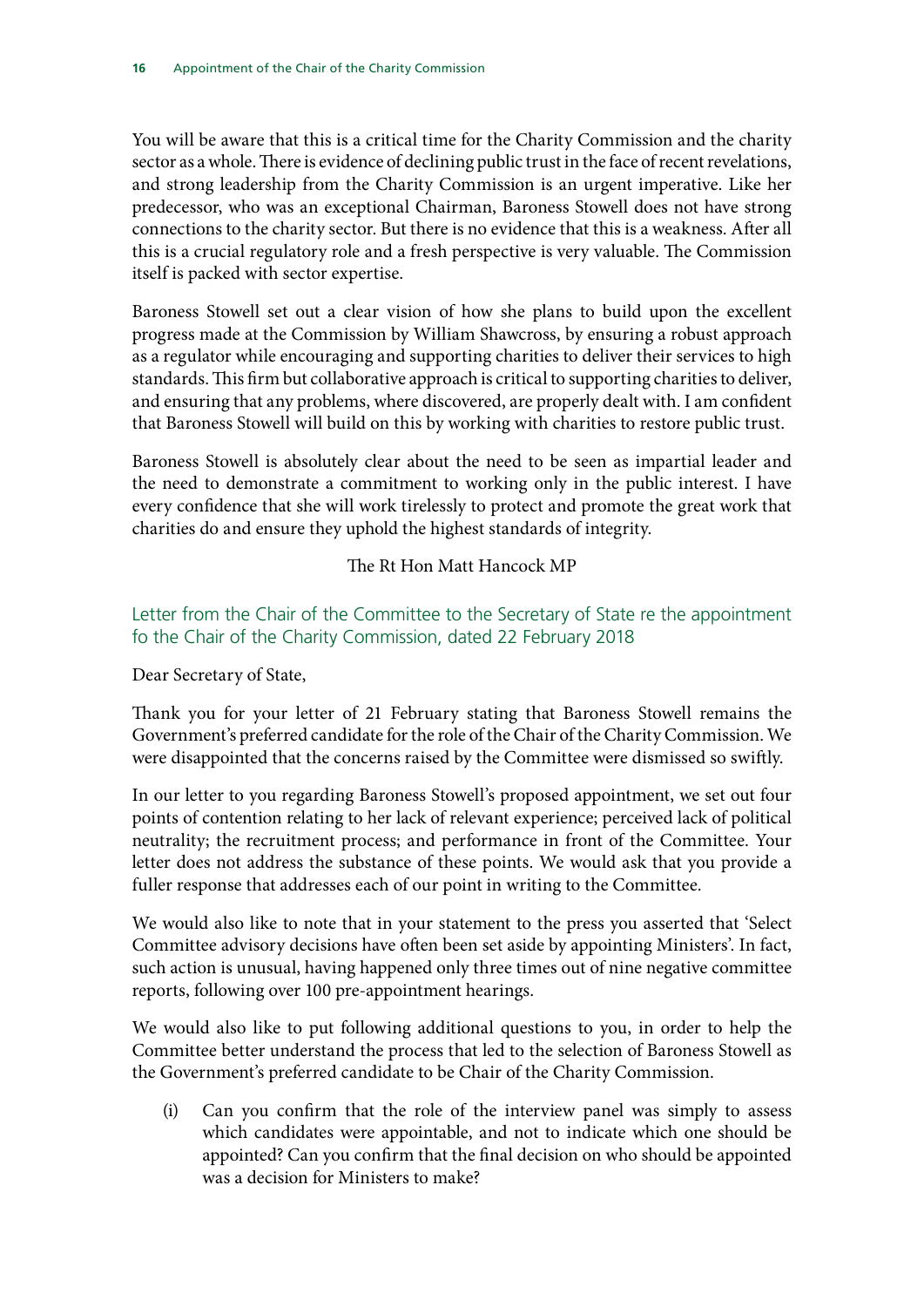- (ii) Did your Department recommend to 10 Downing Street the appointment of any other candidate for the role of Chair of the Charity Commission to succeed Sir William Shawcross, prior to recommending Baroness Stowell - either before or since your appointment as Secretary of State?
- (iii) Since she left the Government in 2016, has Baroness Stowell been offered or recommended for any other public appointments by the Department?
- (iv) Were any candidates with regulatory and/or charities experience interviewed? If so, why was the preferred candidate was chosen ahead of them?

We would appreciate answers to these questions by noon on Monday 26 February, following which we will issue a report setting out in further detail our reservations about the appointment.

#### DAMIAN COLLINS MP, CHAIR, DCMS COMMITTEE

#### Letter from the Secretary of State to the Chair of the Committee re the recruitment process for the role of Charity Commission Chair, dated 23 February 2018

Thank you for your letter of 22 February regarding the recruitment process for the role of Charity Commission Chair.

As I said in my previous letter, the recruitment process was conducted fully in accordance with the Governance Code for Public Appointments. Peter Riddell, the Commissioner for Public Appointments has confirmed this. The advisory assessment panel's report identified appointable candidates and their assessment of each candidate. Obviously it would be completely inappropriate for me to give further personal details. As the appointing Minister, I have the final decision of who is appointed to the role.

You may have seen that one of the advisory assessment panel's independent members, Julia Unwin, has said publicly that the process was both rigorous and fair, that Baroness Stowell was an outstanding candidate on the day, and that the panel was unanimous in this assessment.

Baroness Stowell has never claimed to possess significant experience of working in charities. This was not an essential criteria within the role description. She does, though, have significant executive and Government experience, including at the highest level. Baroness Stowell will bring a wealth of relevant expertise and experience, including regulatory experience, and will bring a fresh perspective to the role of Charity Commission Chair. That is very important, especially now.

As you know, past political activity should be no bar to a public appointment. However, I do understand that her previous position as a Conservative Peer and Cabinet Minister has prompted questions about her ability to undertake the role independently and impartially. She has publicly committed to do so, acting only in the public interest. I have every confidence that she will. Of course she will be accountable to the Committee for this once she takes up the Chair post and I expect she would welcome the parliamentary scrutiny and accountability.

Baroness Stowell was the best and right candidate for the role and I am sure will be an excellent Chair of the Charity Commission.

The Rt Hon Matt Hancock MP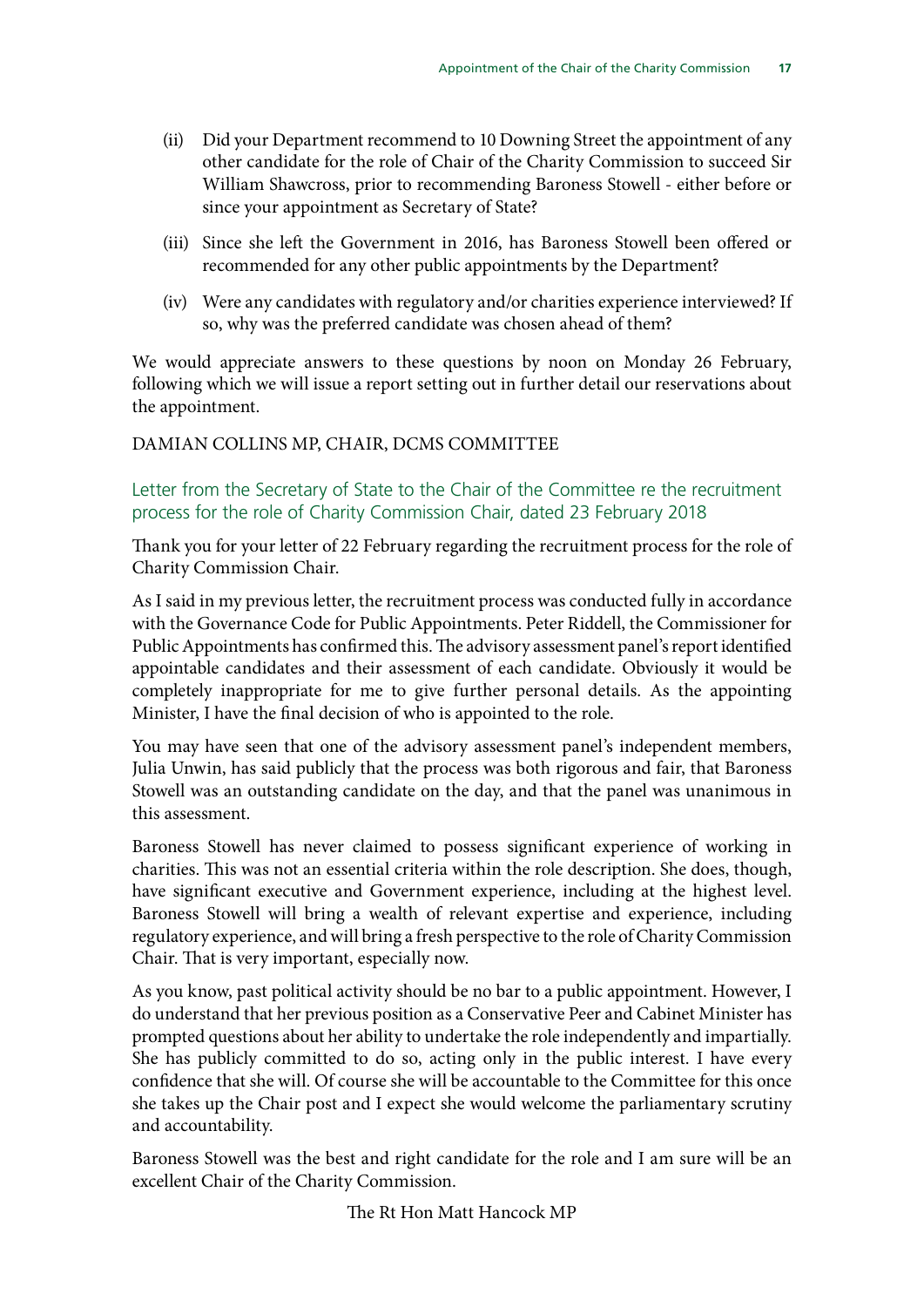## <span id="page-19-0"></span>Appendix Two: Details of the role and recruitment process

## **Centre for Public Appointmets**

## **Charity Commission - Chair**

| Body:                         | <b>Charity Commission</b>                                                                                                                                                                                                                                                                     |
|-------------------------------|-----------------------------------------------------------------------------------------------------------------------------------------------------------------------------------------------------------------------------------------------------------------------------------------------|
| <b>Appointing Department:</b> | Department for Culture, Media & Sport                                                                                                                                                                                                                                                         |
| Sectors:                      | Charity & Public Sector, Regulation                                                                                                                                                                                                                                                           |
| Location:                     | Most of the Chair's work will be based at the<br>Charity Commission's London office. The successful<br>candidate will be expected to undertake some travel<br>in connection with the role, for which reasonable<br>expenses will be paid (in line with the Charity<br>Commission's policies). |
| <b>Skills required:</b>       | Regulation                                                                                                                                                                                                                                                                                    |
| <b>Number of Vacancies:</b>   | 1                                                                                                                                                                                                                                                                                             |
| <b>Remuneration:</b>          | £62,500 per annum. No pension is payable for the<br>appointment.                                                                                                                                                                                                                              |
| <b>Time Requirements:</b>     | 2 and a half days per week                                                                                                                                                                                                                                                                    |

### **Campaign Timeline**

- **Competition Launched**: 02/08/2017
- **Closed for Applications**: 22/09/2017 at 15:00
- **Panel Sift**: 12/10/2017
- **Final Interview Date**: 10/11/2017
- **Preferred Candidate Announced**: 26/01/2018
- **Announcement**: TBC

### **Assessment Panel**

| Sue Owen                   | Added 02/08/2017      |
|----------------------------|-----------------------|
| <b>Panel Chair</b>         |                       |
| <b>Permanent Secretary</b> | Departmental Official |
| <b>Political Activity</b>  |                       |
| <b>Notes</b>               |                       |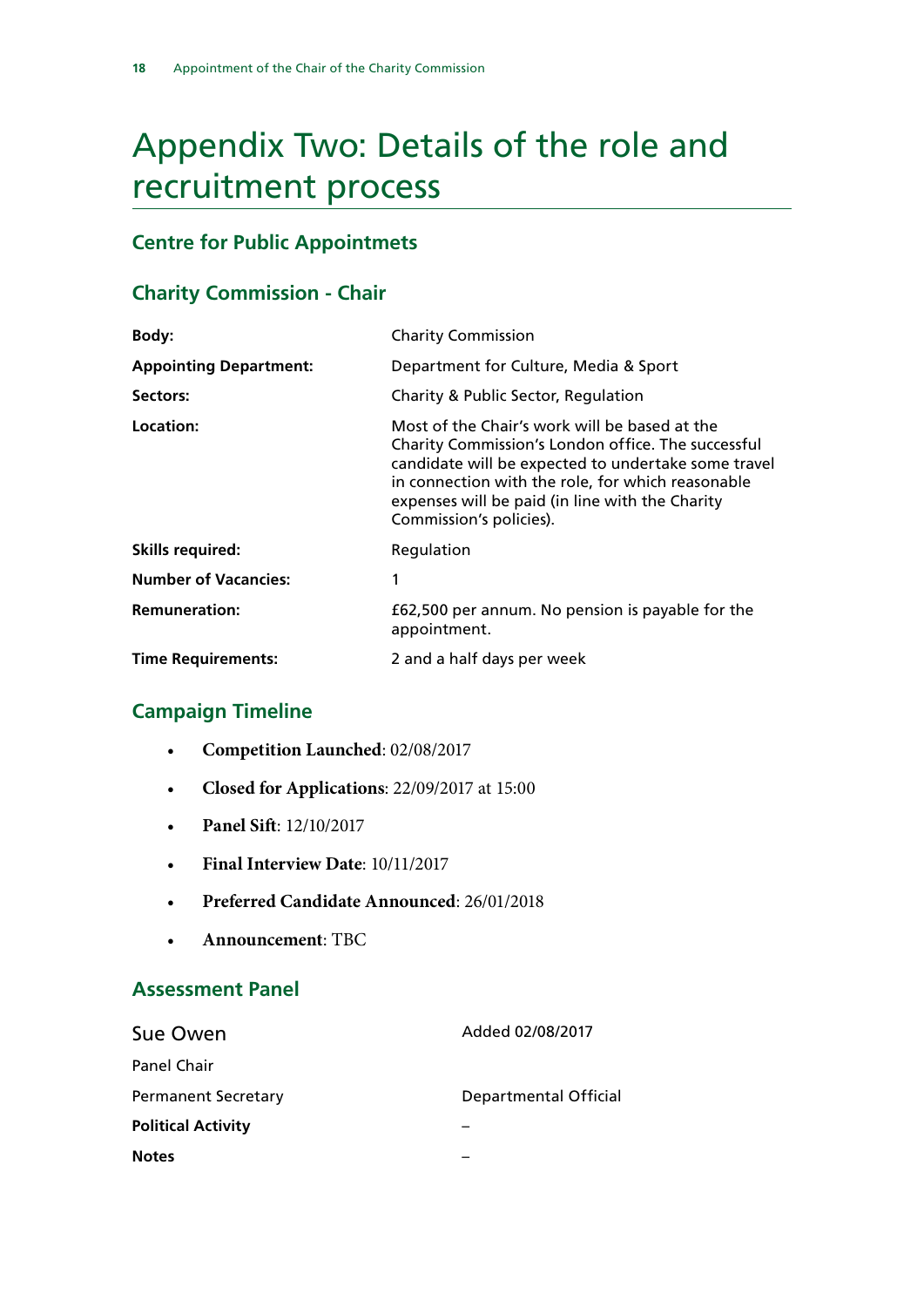| <b>Charles MacKay</b>                                                       | Added 21/08/2017          |
|-----------------------------------------------------------------------------|---------------------------|
| Senior Independent Panel Member                                             |                           |
| <b>Political Activity</b>                                                   |                           |
| <b>Notes</b>                                                                |                           |
|                                                                             |                           |
| Julia Unwin                                                                 | Added 02/08/2017          |
| Chair of the Independent Inquiry into the<br><b>Future of Civil Society</b> | <b>Other Panel Member</b> |
| <b>Political Activity</b>                                                   |                           |
| <b>Notes</b>                                                                |                           |
|                                                                             |                           |
| Alan Downey                                                                 | Added 02/08/2017          |
| <b>Other Panel Member</b>                                                   |                           |
| <b>Political Activity</b>                                                   |                           |
| <b>Notes</b>                                                                |                           |

### **Vacancy Description**

#### *Overview*

The Charity Commission is the independent registrant and regulator of charities in England and Wales. Its role is to register and regulate the charities in England and Wales, and to ensure that the public can support charities with confidence. A non-Ministerial Department, it is based across four sites, employing approximately 200 staff and in 2016/17 had a budget of £21.5 million. Its current Strategic Plan comes to an end in 2018.

The Secretary of State for Digital, Culture, Media and Sport wishes to appoint a new Chair to the Charity Commission for England and Wales. This is a public appointment and will be conducted in compliance with the Cabinet Office's Governance Code on Public Appointments and under the principles of merit, fairness and openness.

The successful candidate will be required to attend a pre-appointment hearing before the Digital, Culture, Media and Sports Select Committee.

#### *The role*

The appointment is for a term of up to three years.

The role is for two and a half days per week, remunerated at £62,500 per annum. No pension is payable for the appointment.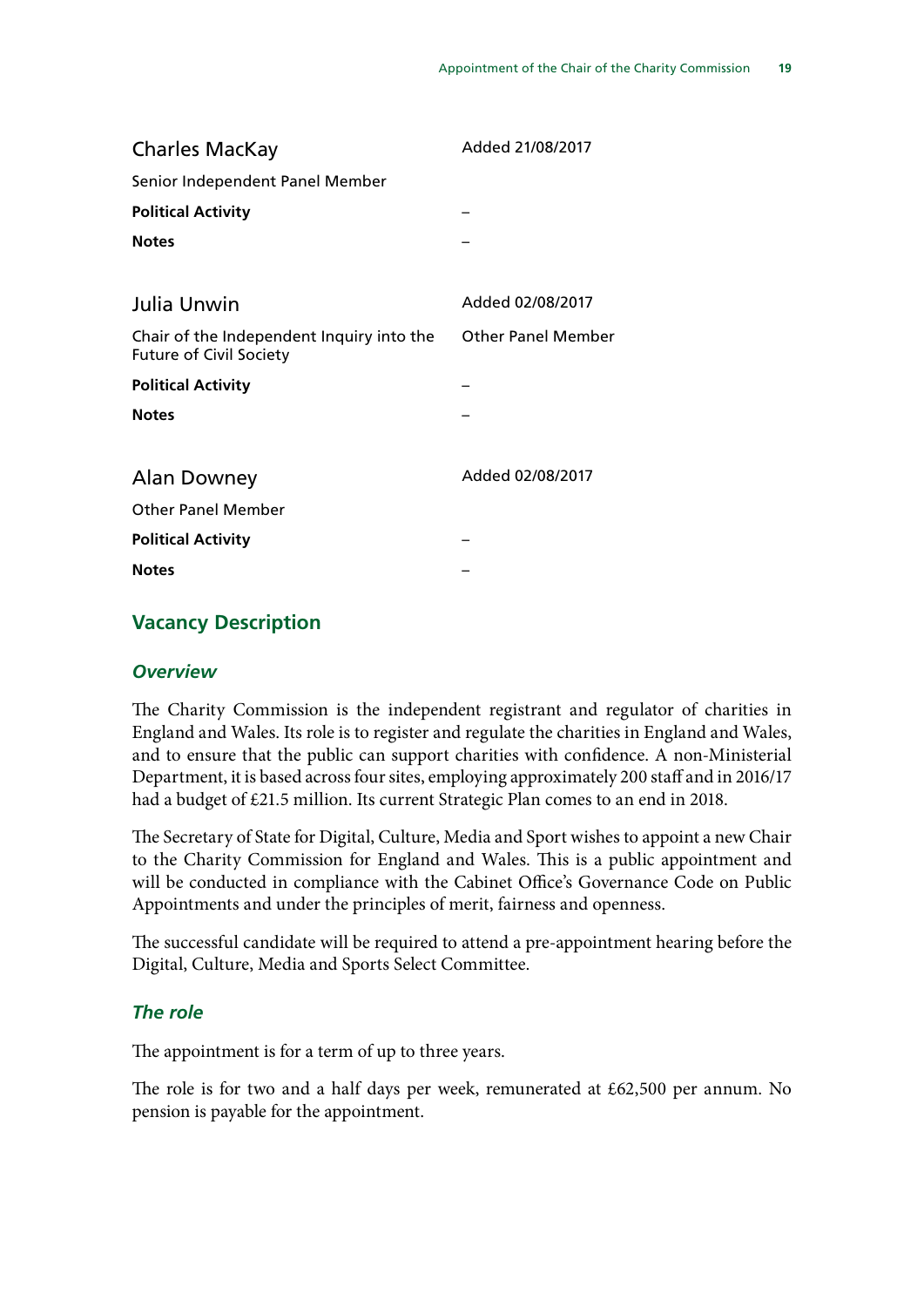Most of the Chair's work will be based at the Charity Commission's London office. The successful candidate will be expected to undertake some travel in connection with the role, for which reasonable expenses will be paid (in line with the Chairy Commission's policies).

### *Job Description*

The Charity Commission's Board is ultimately responsible for all that the Commission does. In order for the Commission to discharge its responsibilities appropriately and effectively, day-to-day and operational management is delegated to the Chief Executive.

The Chair of the Board is responsible for leading the board in:

- ensuring the Commission:
	- effectively fulfils its statutory objectives, general functions and duties and appropriately exercises its legal powers
	- is accountable to Parliament, the courts, and the general public
	- delivers its services within its funding agreement
- setting the Commission's strategic priorities and direction of policy over the next three years;
- supporting the Commission in securing the resources it needs to effectively and efficiently discharge its functions and duties;
- regulating independently, proportionately and impartially and acting in good faith and in the corporate interest;
- maintaining and developing strong relationships with government, Parliament, sector bodies and other major stakeholders and key influencers;
- supporting and managing the Chief Executive, including agreeing objectives and undertaking an annual appraisal;
- along with the Chief Executive, communicating the Commission's role to stakeholders including the public, charities and their users, the Government and Commission staff
- Ensuring that the Board and its members observe the highest standards of propriety and operate in accordance with the Commission's Governance Framework and the Nolan principles of standards in public life.

## **Person Specification**

The successful candidate must be able to demonstrate the following essential criteria:

• To be an accessible and engaging ambassador for the organisation, and have the ability to influence high level stakeholders within government and Parliament, the media, the charity sector and the business world;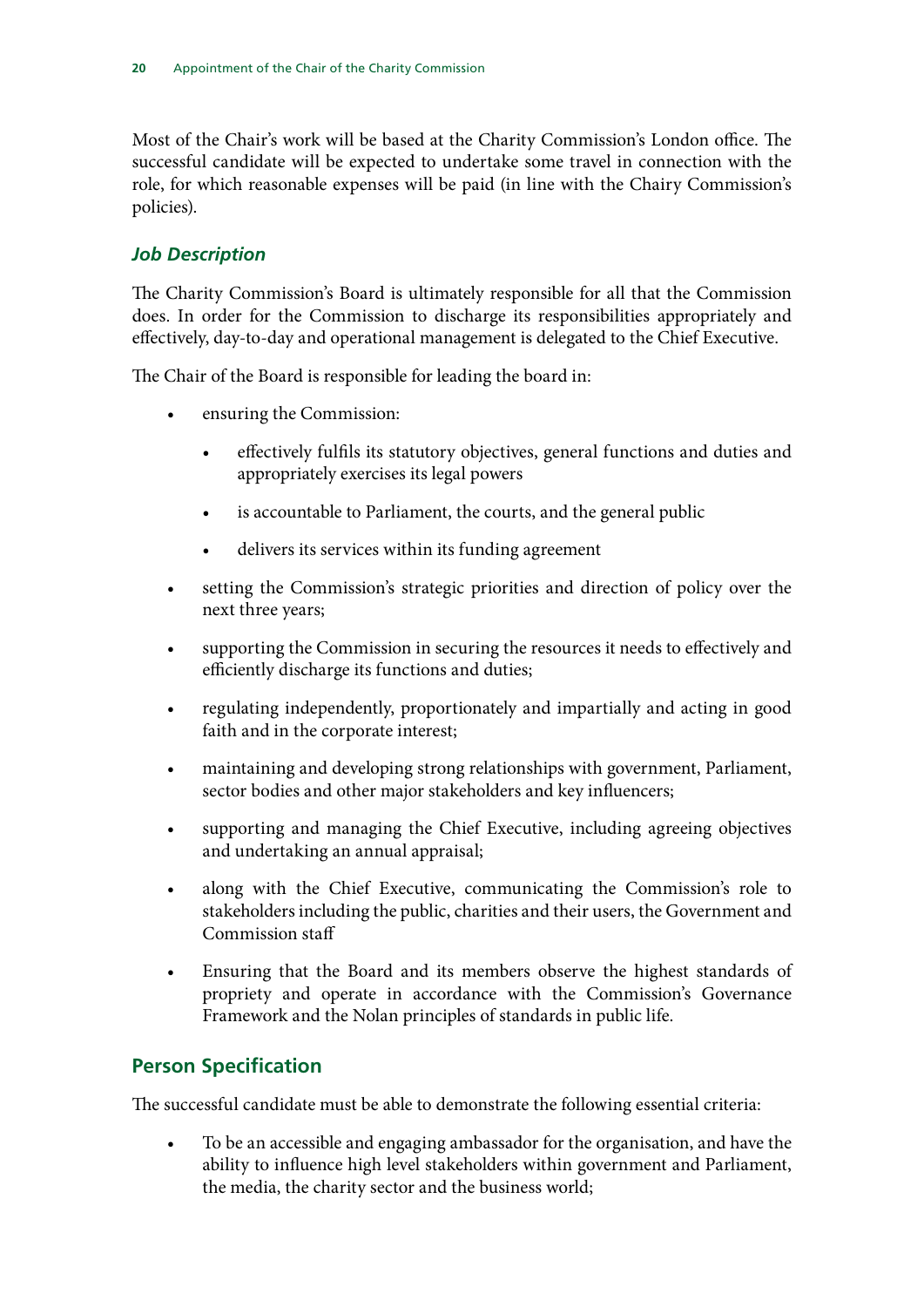- The ability to make strategic decisions within a complex and shifting external landscape;
- a commitment to the charity sector's effective, independent, proportionate, and impartial regulation;
- the ability to provide a high quality service and deliver value for money for the taxpayer;
- an understanding of and interest in the charity sector, including and awareness of the multifaceted challenges it faces resulting from changing social and economic circumstances;
- the skills to lead a Board and support the leadership of a high profile organisation by providing strategic guidance and effective challenge;
- the ability to support the organisation through a period of significant change and cultural development as demonstrated by experience in either the private of charity/not for profit sector;
- the ability to apply strategic insight and constructive challenge to the Executive team's plans across wide-ranging strategy, delivery and organisational issues;
- personal integrity and resilience, demonstrable independence and other attitudes consistent with the expextations of senior public office in a high profile role.

We welcome candidates from diverse backgrounds who can apply their experience to this demanding role.

### **Additional Information**

Further information and Queries

Each of the short-listed candidates will have an opportunity to meet Helen Stephenson, the Chief Executive.

If you would like to speak to someone about the appointment process, please contact at DCMS, on (email address: To talk to someone about the Charity Commission, please contact on

or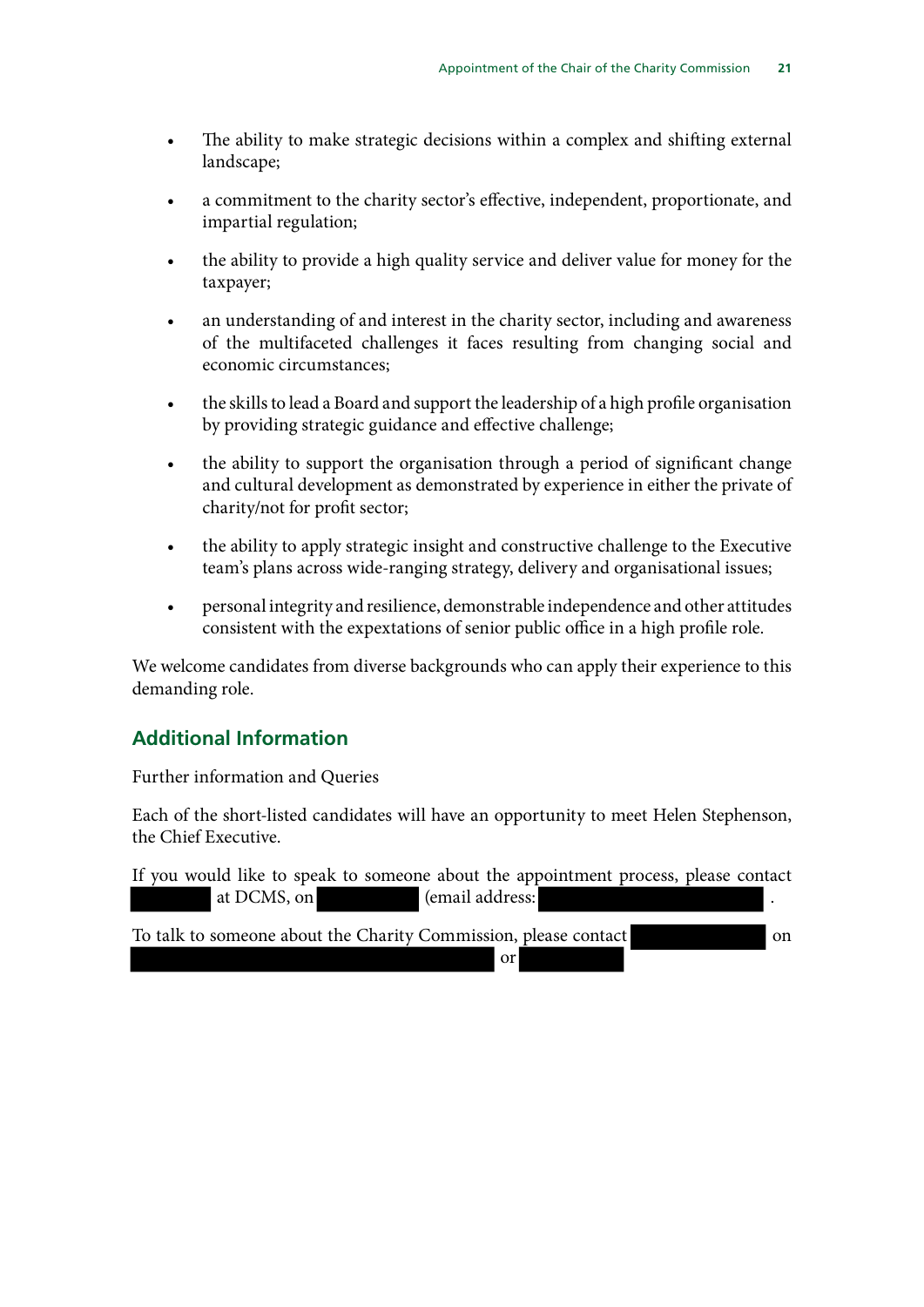## **Role Specification**

The Charity Commission's Board is ultimately responsible for all that the Commission does. In order for the Commission to discharge its responsibilities appropriately and effectively, day-to-day and operational management is delegated to the Chief Executive.

The Chair of the Board is responsible for leading the board in:

- ensuring the Commission:
	- effectively fulfils its statutory objectives, general functions and duties and appropriately exercises its legal powers
	- is accountable to Parliament, the courts, and the general public
	- delivers its services within its funding agreement
- setting the Commission's strategic priorities and direction of policy over the next three years;
- supporting the Commission in securing the resources it needs to effectively and efficiently discharge its functions and duties;
- regulating independently, proportionately and impartially and acting in good faith and in the corporate interest;
- maintaining and developing strong relationships with government, Parliament, sector bodies and other major stakeholders and key influencers;
- supporting and managing the Chief Executive, including agreeing objectives and undertaking an annual appraisal;
- along with the Chief Executive, communicating the Commission's role to stakeholders including the public, charities and their users, the Government and Commission staff.
- Ensuring that the Board and its members observe the highest standards of propriety and operate in accordance with the Commission's Governance Framework and the Nolan principles of standards in public life.

### **Key Selection Criteria**

The successful candidate must be able to demonstrate the following essential criteria:

- To be an accessible and engaging ambassador for the organisation, and have the ability to influence high level stakeholders within government and Parliament, the media, the charity sector and the business world;
- The ability to make strategic decisions within a complex and shifting external landscape;
- a commitment to the charity sector's effective, independent, proportionate, and impartial regulation;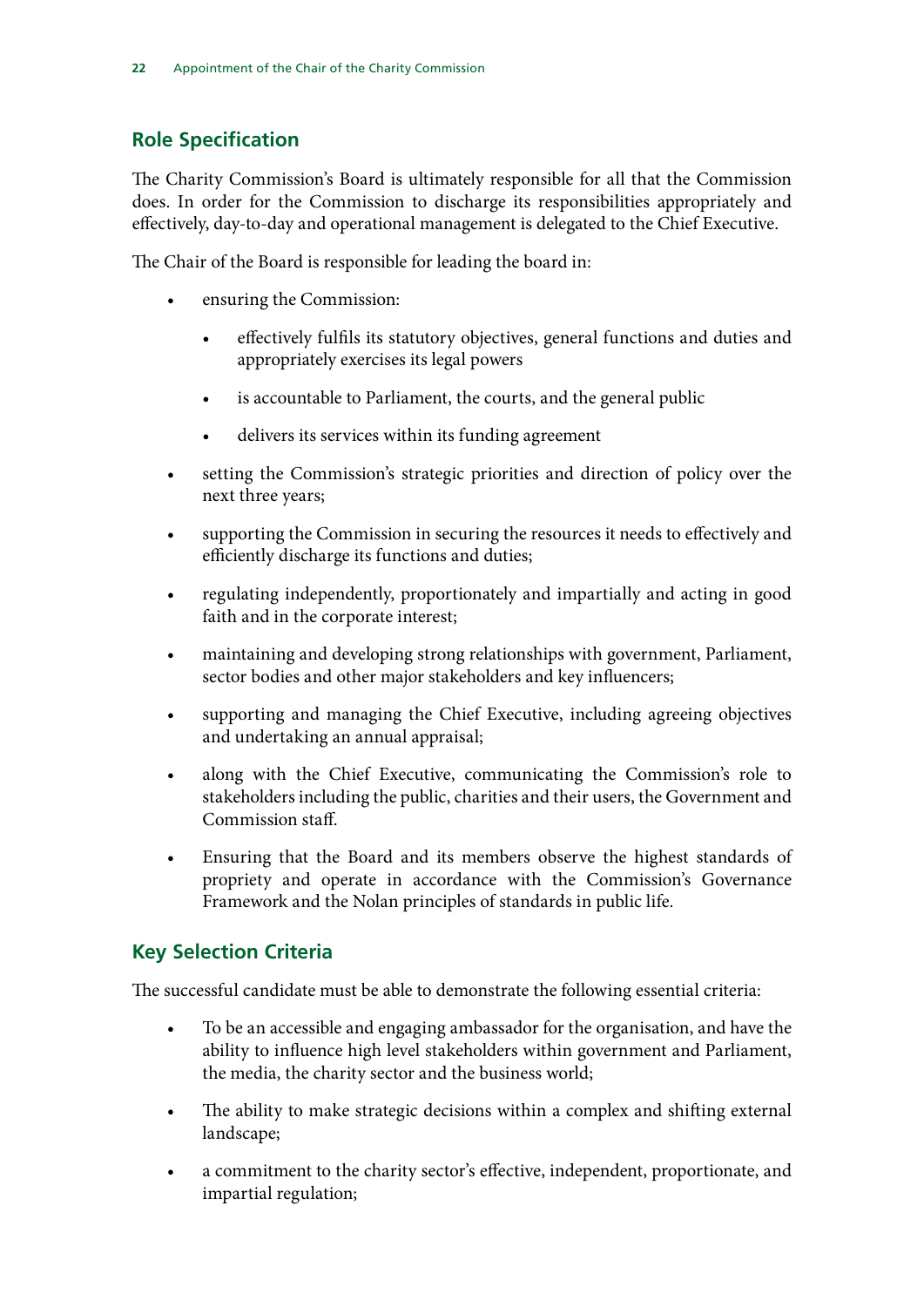- the ability to provide a high quality service and deliver value for money for the taxpayer;
- an understanding of and interest in the charity sector, including an awareness of the multifaceted challenges it faces resulting from changing social and economic circumstances;
- the skills to lead a Board and support the leadership of a high profile organisation by providing strategic guidance and effective challenge;
- the ability to support the organisation through a period of significant change and cultural development as demonstrated by experience in either the private or charity/not for profit sector;
- the ability to apply strategic insight and constructive challenge to the Executive team's plans across wide-ranging strategy, delivery and organisational issues;
- personal integrity and resilience, demonstrable independence and other attitudes consistent with the expectations of senior public office in a high profile role.

We welcome candidates from diverse backgrounds who can apply their experiences to this demanding role.

The appointment is for a term of up to three years. The role is for two and a half days per week, remunerated at £62,500 per annum. No pension is payable for the appointment.

Most of the Chair's work will be based at the Charity Commission's London office. The successful candidate will be expected to undertake some travel in connection with the role, for which reasonable expenses will be paid (in line with the Charity Commission's policies).

Bearing in mind the Public Sector Equality Duty we sought to maximise the diversity of applicants. The vacancy was promoted through a variety of channels, many of which are targeted specifically at underrepresented groups, in addition to the role being advertised on the Public Appointments website, the Charity Commission website and on DCMS Connect.

### *Process*

The Advisory Assessment Panel consisted of:

- **Sue Owen** DCMS Permanent Secretary (Panel Chair)
- **Alan Downey** Charity Commission Nominee
- **Charles Mackay** Senior Independent Panel Member
- **Julia Unwin**  Independent Panel Member

The panel met on 12 October 2017 and considered each application (CV and cover letter), taking account of potential ability to meet the role criteria, set out above.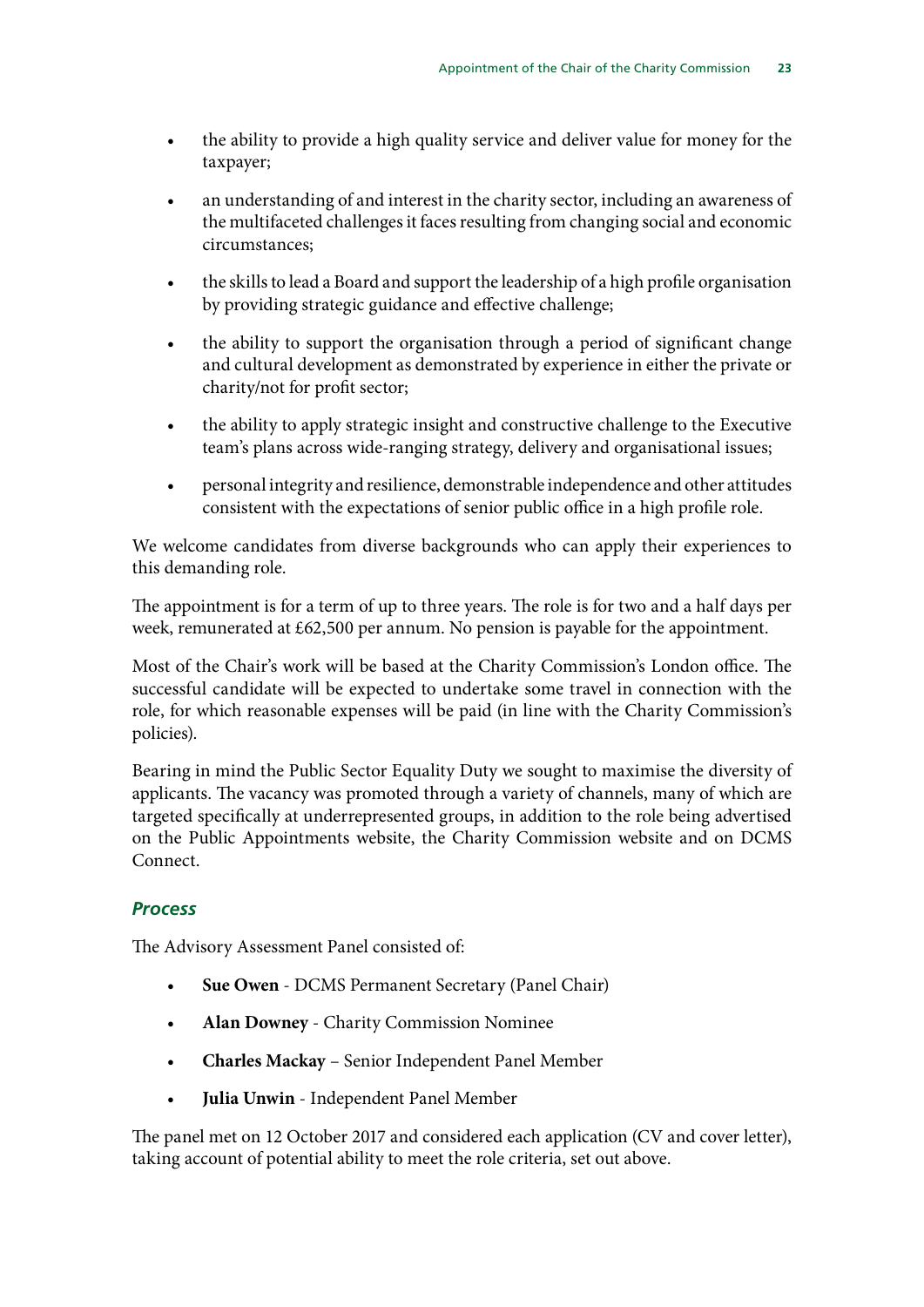There was a total of 38 applications were received by the deadline. Of these 9 were from female applicants, 3 were from BAME candidates, and 5 were from candidates with a declared disability.

Of these, 6 were shortlisted for interview. The field of applicants selected for interview included 2 female candidates. There were no candidates from a declared BAME background and no candidates with a disability.

Prior to interview, shortlisted candidates underwent media testing conducted by the DCMS Head of Communications. Results of these tests were shared with the panel prior to interview.

Interviews were held on 10 November 2017 at 100 Parliament Street. Interviews lasted for 45 minutes with 15 minutes for panel discussion immediately after each interview.

During each interview, the panel chair described the structure of the interview and the public appointments decision process. Applicants were asked to deliver a presentation of five minutes, with no powerpoint or handouts, on the topic "'*What are the future challenges facing the organisation and how would you approach them?*'

Interview questions covered the following broad areas:

- Julia Unwin Chairing style and experience/managing and building the Board;
- Charles Mackay- Relationship with the Chief Executive/the relationship between non-executive/executive roles;
- Alan Downey: The scope and role of the Charity Commission/specific issues such as regulation and efficiency;
- Sue Owen-Time Commitment and Conflicts.

The panel chair concluded the interviews with questions on potential conflicts of interest and how they might be addressed. She also asked candidates about their ability to commit the required time for the roles. She offered candidates the opportunity to ask questions themselves.

This pattern, with the addition of relevant secondary questioning, was maintained throughout all the interviews.

Paragraph 3.1 of the Cabinet Office Governance Code for Public Appointments stipulates that Advisory Assessment Panels must not rank candidates unless specifically requested by the Minister. The Advisory Assessment Panel received no such request for this competition and candidates were assessed as either 'appointable' or 'unappointable.'

After interview, the panel were unanimous in finding 3 candidates appointable.

The appointable candidates were invited to meet with the Minister for Sport and Civil Society before a formal decision was taken by the Secretary of State. The appointable candidates met with the Minister on 27 November 2017.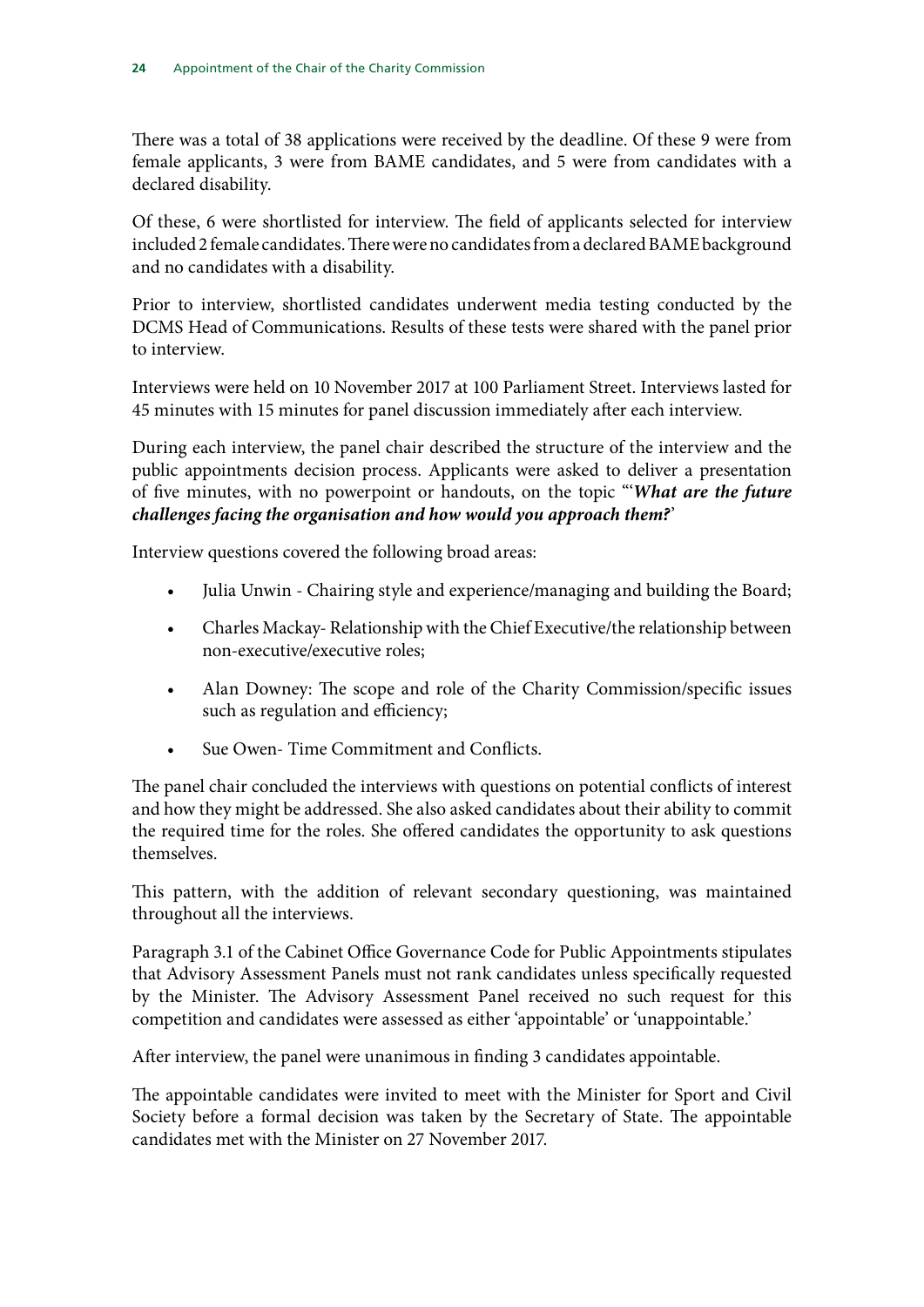Baroness Stowell was announced as Ministers' preferred candidate for the Chair of the Charity Commission following a fair, open and transparent recruitment exercise, regulated by the Office for the Commissioner for Public Appointments in accordance with the Cabinet Office Governance Code for Public Appointments.

Though they do not rank candidates, the panel were in unanimous agreement in their panel report that Baroness Stowell was an exceptionally strong candidate. Baroness Stowell declared that she would give up the Conservative whip should she be successfully appointed to the role.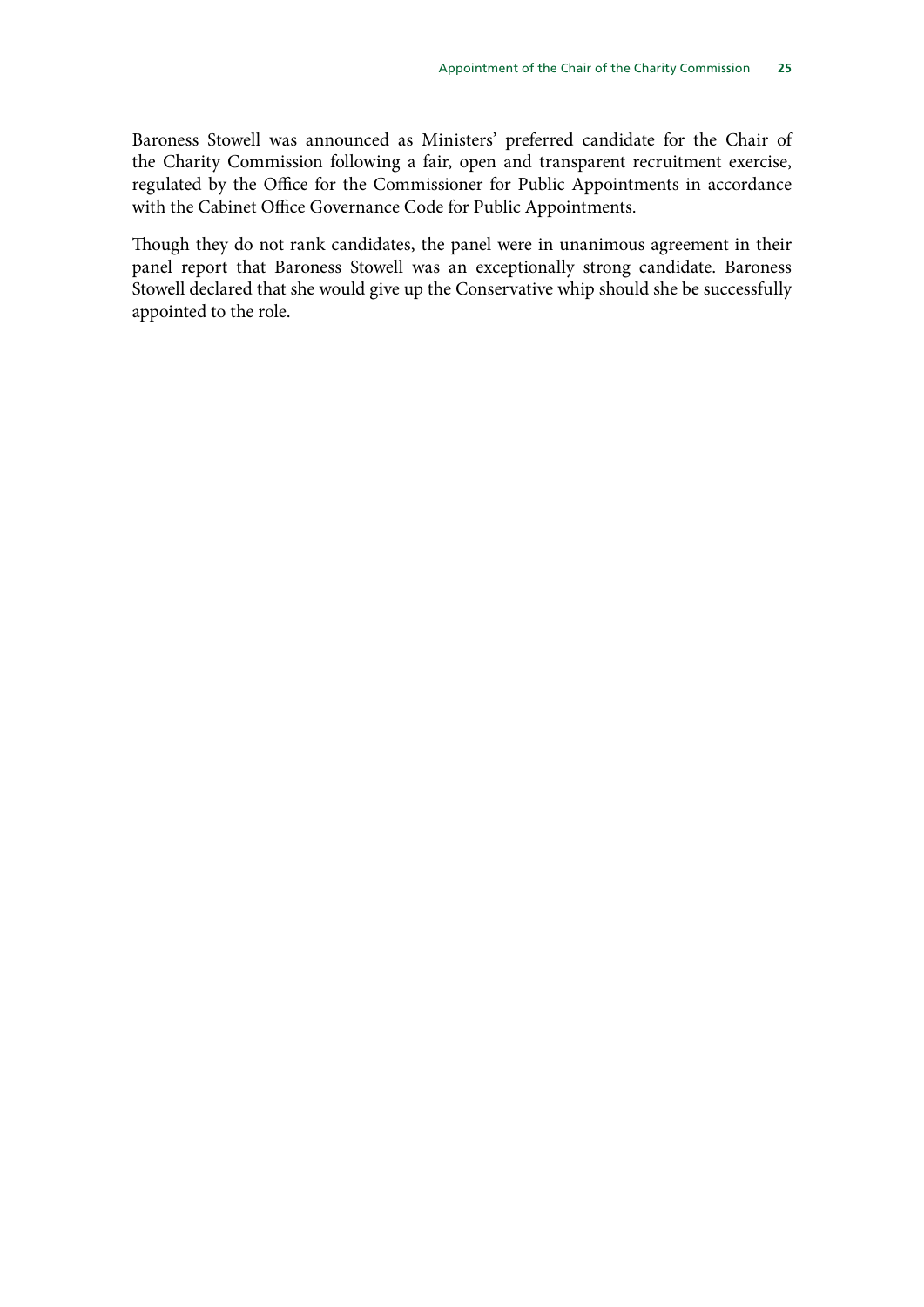## <span id="page-27-0"></span>Appendix Three: Details of the preferred candidate

#### **Tina Stowell**

#### **The Rt Hon Baroness Stowell of Beeston MBE**

### **Recent appointments: responsibilities & achievements**

#### **Independent Consultant, Non-Executive Director, Peer: January 2017—**

- Non-executive Director of ABTA Ltd, the travel industry trade body.
- Trustee of Crimestoppers, the charity which enables people anonymously to help stop crime.
- Non-executive Director of a listed company subject to final clearances to be announced September/October.
- Trustee of an education charity which helps state-school children develop employability skills – to be announced shortly.
- Independent strategic and communications consultant, working with business on the cause and effects of recent major political events.
- Member of the House of Lords, public speaker and occasional media commentator with a special interest in the cause of social divides and the rise of populism.

#### **Leader of the House of Lords & Lord Privy Seal: July 2014—July 2016**

- Cabinet Minister responsible for delivering the Government's legislative programme through the House of Lords; the first Conservative Leader without a majority to do so successfully.
- Led a team of more than 20 ministers from a range of professional backgrounds, including senior figures from business, banking, the law, military and the online sector. They were based in all Whitehall departments answerable to Secretaries of State for their policy briefs, and answerable to me for their activity in Parliament.
- Supported Cabinet colleagues as they prepared legislation with a combination of advice and challenge; during the passage of legislation advised them on engagement and negotiating strategies to secure support from peers on all sides of the House; and brokered agreements between Cabinet Ministers, Number 10 and the House of Lords to achieve Parliament's consent.
- Represented the Prime Minister and the Government as a whole at the dispatch box and was held to account for the Government's position on major domestic and international events such as terrorist attacks, the European Union, UK military intervention in the Middle East. As Leader, was held to account directly at the dispatch box on all issues relating to the House of Lords (procedures, disciplinary matters, appointment of new peers).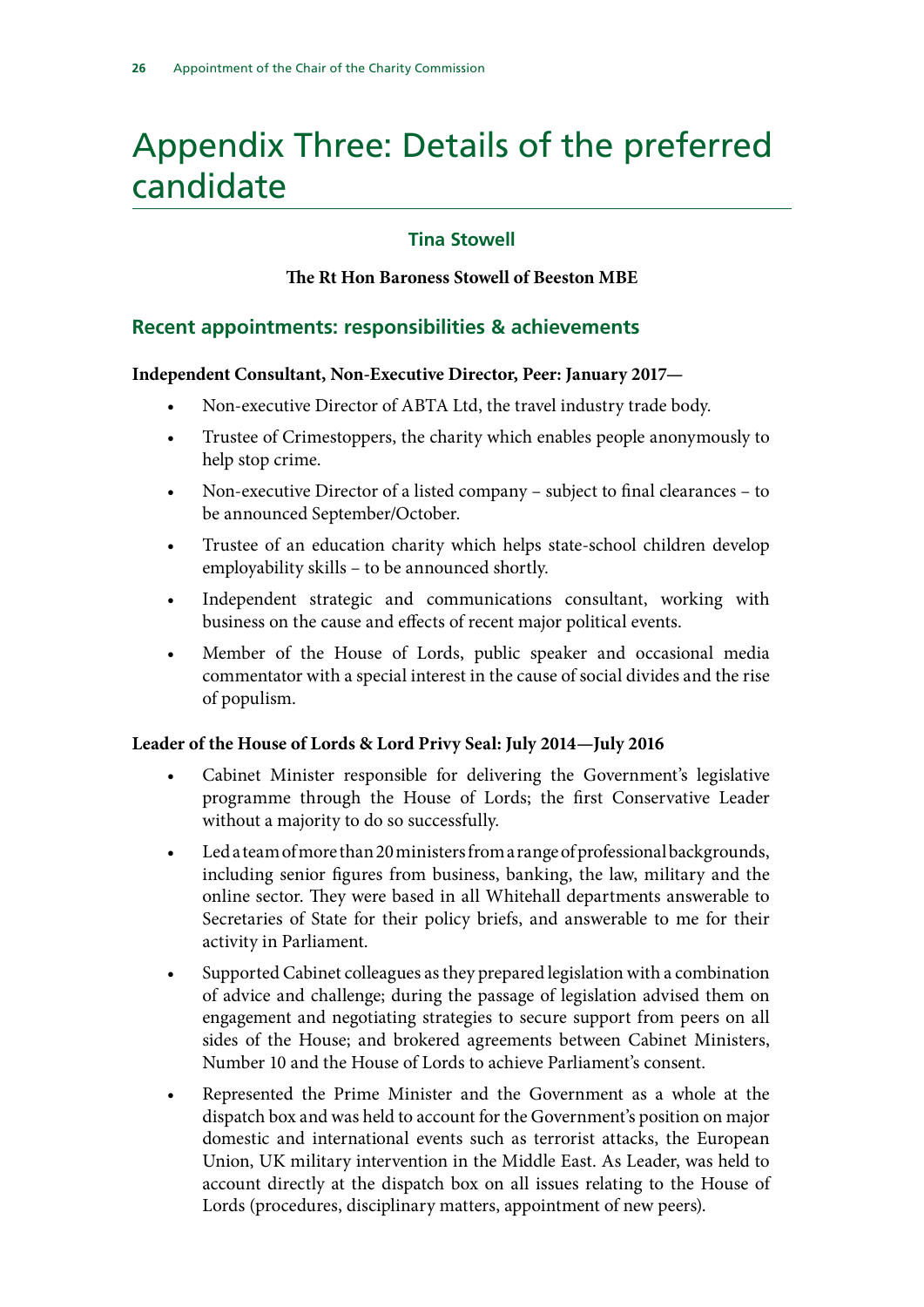- As Leader of the House and responsible to all peers, secured important incremental reforms to enhance accountability of the House of Lords including: permanent retirement for peers (over 50 members retired during my tenure); new measures to strengthen the disciplinary and sanctions regime including a new power to expel; implementing new governance arrangements for domestic committees to increase transparency and accountability of 'domestic' decision-making; and as a member of the House of Lords Commission set and supervised a successful 15% reduction from the £100m pa operating budget (capital budget £30m).
- Co-chairman of the Palace of Westminster Select Committee (12 MPs and peers representing all the main political parties), which examined the case for the largest ever programme of essential works to one of the UK's most important public buildings; its recommendations have since been endorsed by the Public Accounts Committee.
- Chairman of the three separate Boards of Trustees at Chequers, Chevening and Dorneywood (all of which operate under different Acts and are independent of government). As the first Cabinet Minister appointed chairman of all three estates concurrently, commissioned a review of governance structures to explore scope for shared services and further efficiencies.

#### **Government Minister – House of Lords: September 2011—July 2014**

- In addition to successfully leading the Marriage (Same Sex Couples) Act 2013 through the House of Lords (winning awards from *The Spectator* as well as Stonewall and *PinkNews*), earlier the same year successfully stewarded one of the Welfare Reform bills which delivered £2billion of essential savings to the Exchequer.
- On arrival as the Minister in the Department for Communities and Local Government responsible for the £2.8bn European Regional Development Fund (ERDF), negotiated a successful resolution to a year-long suspension by the European Union of several hundred £millions; introduced stronger controls to address weaknesses, and negotiated a simple yet more robust process for allocating future funds so they only went to projects that generated economic growth.

#### **Independent Consultant: September 2010—September 2011**

- Worked with the NSPCC's Director of Communications & Marketing to develop a new communications strategy to promote the charity's purpose and its work as part of its wider fundraising efforts.
- With Pagefield Communications, advised Camelot on its application to the National Lottery Commission for an extension to its National Lottery operating licence (this was approved in 2012).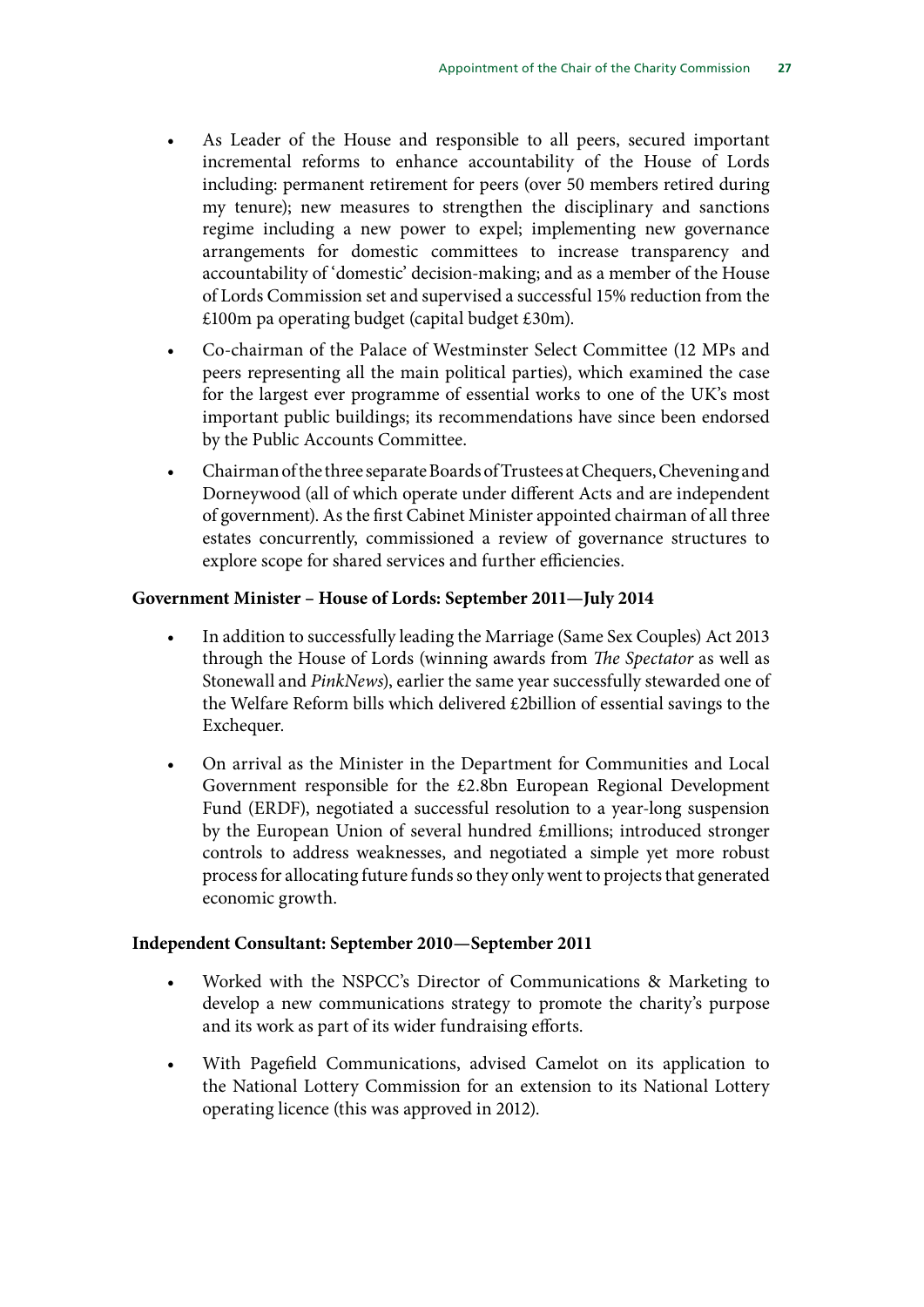#### **BBC: Head of Corporate Affairs 2008—2010; Head of Communications 2003—2008; Deputy Secretary of the Corporation 2001—2003**

- As Head of Corporate Affairs was responsible for the BBC's corporate relations with external stakeholders. After conducting comprehensive research amongst commercial decision-makers and policy-makers who controlled or influenced the BBC's remit and funding, successfully integrated the BBC's communications and corporate strategies to strengthen corporate reputation. As part of that refocussing, introduced a more targeted approach to the BBC's major corporate hospitality events which achieved better outcomes and contributed significantly to a reduction in the department's operating budget by well over 30%.
- As Head of Communications to three BBC Chairmen and Boards, led or was involved in the BBC's response to a wide range of high-profile events that required significant crisis management, including: the Hutton Inquiry; serious editorial breaches resulting in executive resignations; and handled the aftermath following resignations of two BBC Chairmen and a Director-General.
- As part of the BBC's Governance team introduced new control and performance & accountability measures such as Service Licences, Public Value Tests, impartiality reviews and stronger complaints-handling procedures.
- Responsible for overseeing the BBC's Annual Report & Accounts for several years and, as part of efforts to increase accountability throughout my nine years at the BBC, championed a more open and transparent corporation and was a driving force behind several innovations including: publication of Board minutes; full disclosure of executive pay and expenses; and a simple breakdown of each household's licence fee spend on BBC services and running costs.
- As Deputy Secretary of the BBC, was responsible for managing the business of the Board of Governors and its sub-committees (eg Audit, Editorial Complaints, Remuneration).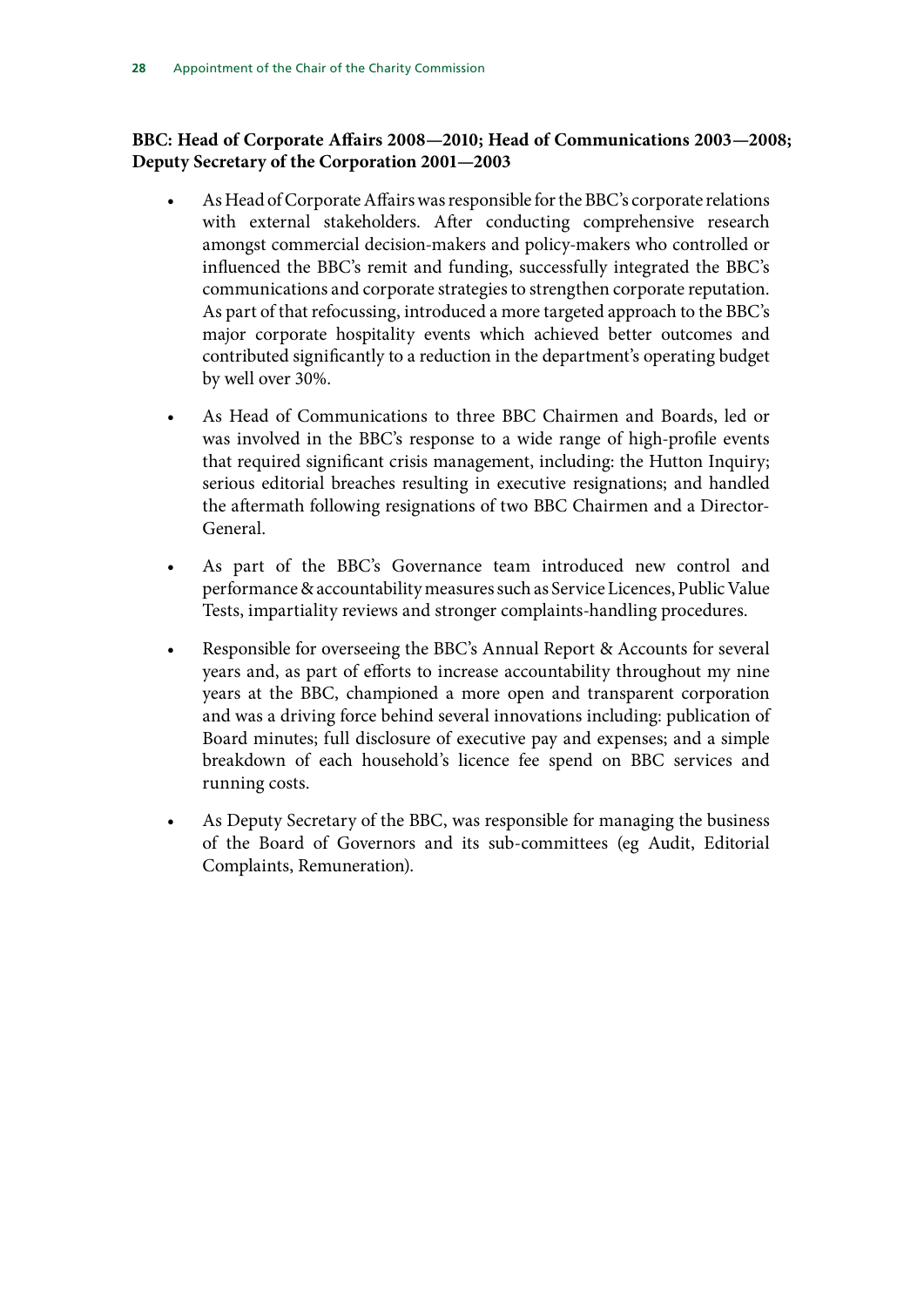## **Career Summary**

| <b>Organisation</b>                                                                        | <b>Role</b>                                                                                                        | <b>Dates</b>                               |
|--------------------------------------------------------------------------------------------|--------------------------------------------------------------------------------------------------------------------|--------------------------------------------|
| <b>Tina Stowell Associates</b><br><b>ABTA Ltd Crimestoppers</b>                            | Independent Strategic<br><b>Consultant Non-Executive</b><br><b>Director Trustee</b>                                | January 2017-<br>June 2017-<br>July 2017-  |
| <b>Government/House of</b><br>Lords                                                        | - Cabinet Minister, Leader<br>& Lord Privy Seal<br>- Minister                                                      | July 2014-July 2016<br>Sept 2011-July 2014 |
| <b>Tina Stowell Associates</b>                                                             | Independent Strategic<br>Consultant                                                                                | Sept 2010-Sept 2011                        |
| <b>BBC</b>                                                                                 | - Head of Corporate<br><b>Affairs</b>                                                                              | Nov 2008-Sept 2010                         |
|                                                                                            | - Head of Communications                                                                                           | July 2003-Nov 2008                         |
|                                                                                            | - Deputy Secretary of the<br>Corporation                                                                           | Nov 2001-July 2003                         |
| <b>Conservative Party</b>                                                                  | Deputy Chief of Staff<br>to Leader of the Party<br>(William Hague)                                                 | May 1998-Sept 2001                         |
| <b>Short-term contracts</b><br>including: Granada Media<br><b>Paradine Productions Ltd</b> | <b>Executive Assistant to</b><br><b>Chief Executive</b><br><b>Executive Assistant to Sir</b><br><b>David Frost</b> | Feb 1996-May 1998                          |
| <b>10 Downing Street</b>                                                                   | <b>Assistant to the Prime</b><br><b>Minister's Press Secretary</b>                                                 | Nov 1991-Feb 1996                          |
| <b>British Embassy</b><br>Washington                                                       | <b>Defence Section</b>                                                                                             | Nov 1988-Nov 1991                          |
| <b>Ministry of Defence</b><br>London                                                       | <b>RAF Regiment</b>                                                                                                | Jan 1986-Nov 1988                          |
| <b>British Rail Nottingham</b>                                                             | <b>Area Civil Engineers</b><br>Department                                                                          | July 1985-Jan 1986                         |

### **Education and Personal Information**

- Broxtowe College, Nottingham (1983 to 1985)
- Chilwell Comprehensive School, Nottingham (1978 to 1983)
- Ran the New York Marathon in 2006 and raised £7,000 for PhabKids
- MBE for services to the Prime Minister's Office, June 1996
- Honorary Doctorate from Nottingham University, December 2016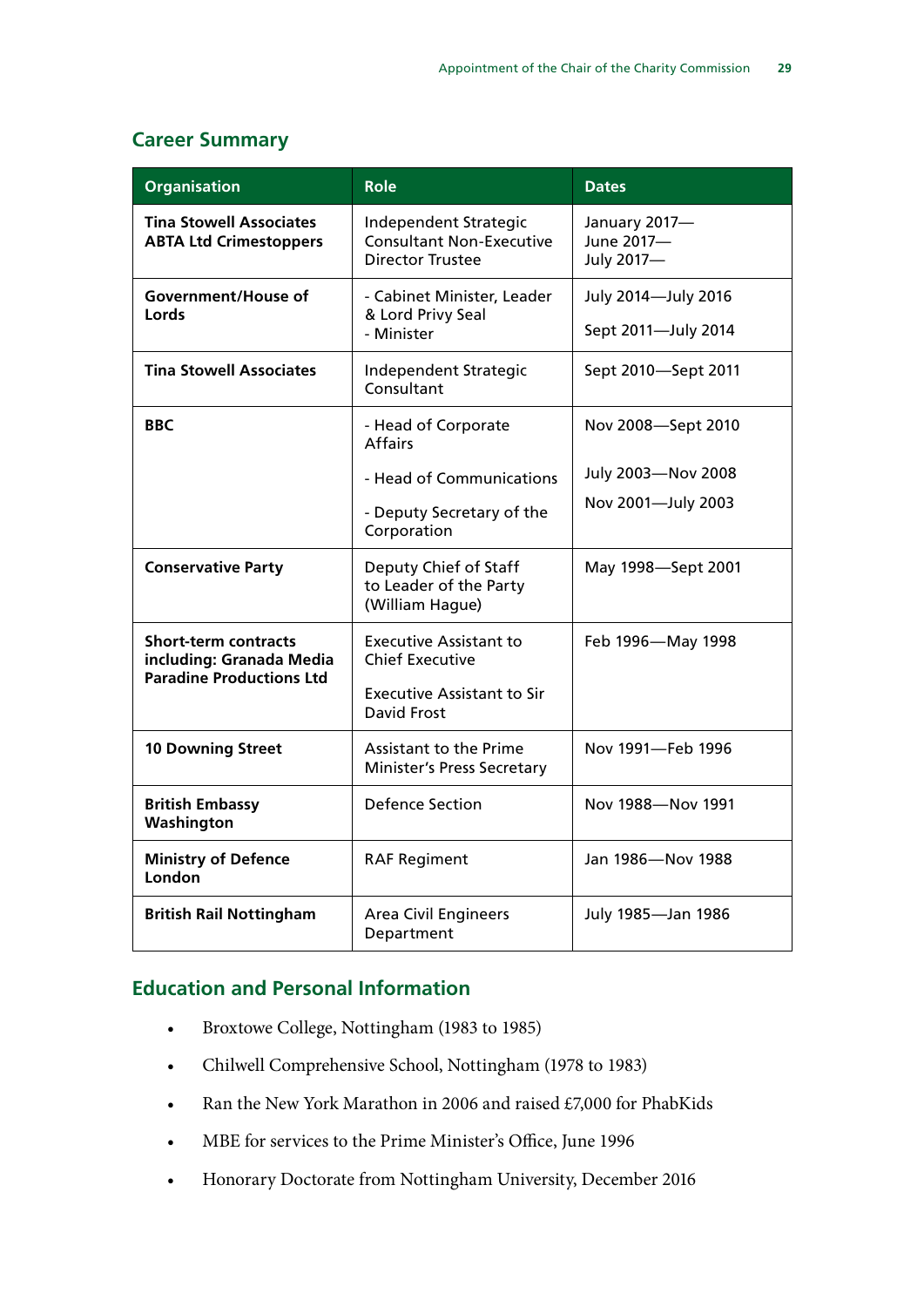## <span id="page-31-0"></span>Appendix Four: Conflicts of interest



## **Declaration of conflict of interest form**

| <b>Cabinet Office Public Appointments</b><br>Website |
|------------------------------------------------------|
| Baroness (Tina) Stowell of Beeseton                  |
|                                                      |
|                                                      |

You are asked to provide a CV and a covering letter setting out how you meet the person specification for the role.

You should also enclose with this form your completed Diversity Monitoring Form.

An explanation of how this information will be used is included on the form.

#### **Conflicts of interest**

Please give details of any business or other interests or any personal connections which, if you are appointed, could be misconstrued or cause embarrassment to the public body or DCMS. These could include financial interests or share ownership, active connections with a field of expertise in which the public body works. membership of societies, activities associations or employment of a partner or friend in the particular field in which the public body operates.

Any potential conflicts of interest detailed here will not prevent you going forward to interview but may, if appropriate, be explored with you during your interview to establish how you would address the issue(s) should you be successful in your application.

For more information see the DCMS booklet "Public Appointments, Probity & conflicts of interest, A Guide for candidates", enclosed with the application pack and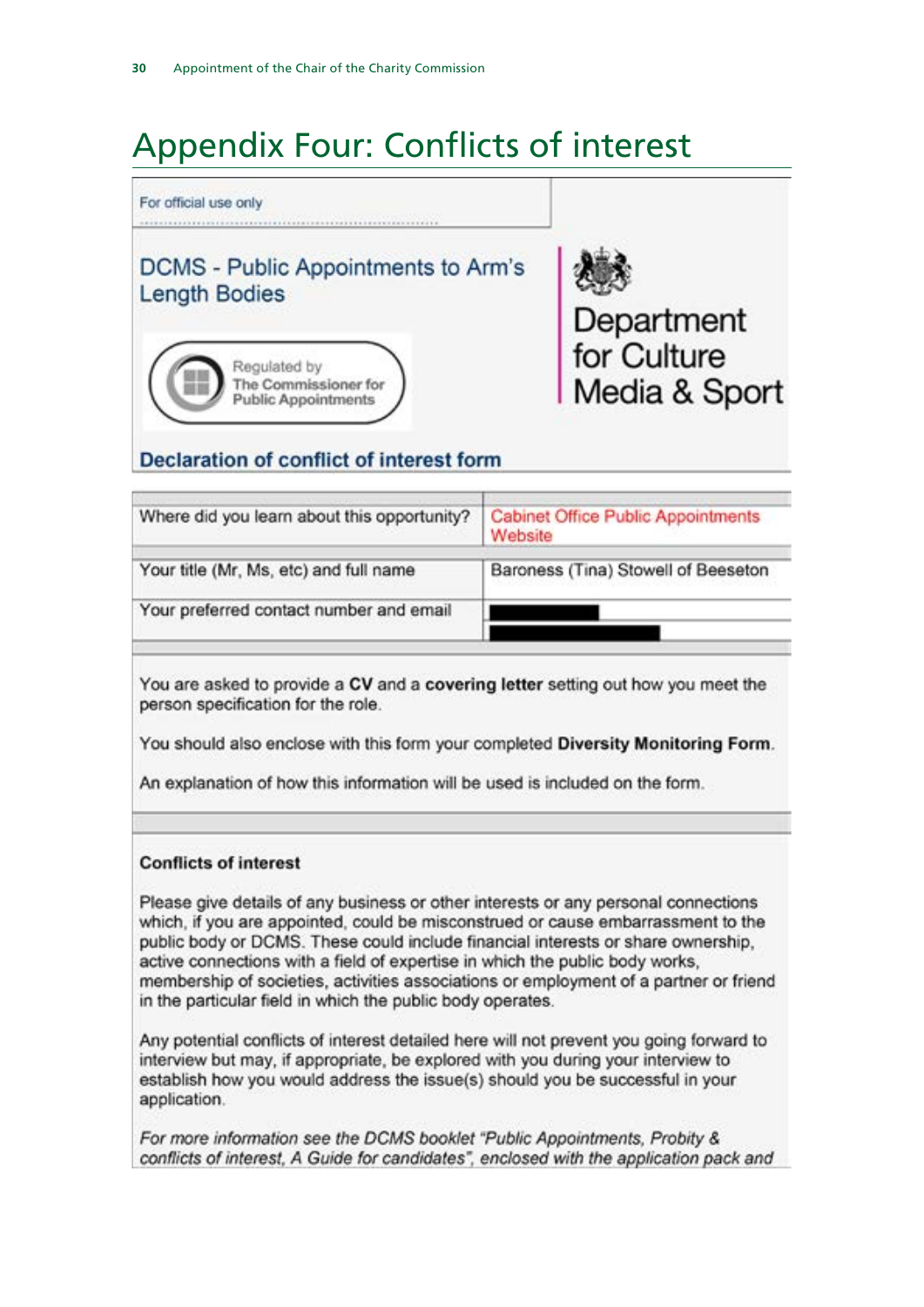also on the DCMS website.

**Trustee Director Crimestoppers** I am a member of the House of Lords and take the Conservative Party whip.

#### **Declaration**

In line with the Commissioner's principles of openness and transparency in the appointments process, some of the information provided in your application may be made public at the time of the announcement if you are appointed to serve on a public body. This applies particularly to details of other public appointments currently held, and of recent significant political activities undertaken.

Should any information provided on this form or in any supporting material be found to be false then it may constitute a criminal offence under the Fraud Act 2006 for which you may be prosecuted. Please note that the information you provide in support of this application may be shared with other government departments if you apply for another public appointment for which they are responsible.

I confirm that all the information given on this form and any supporting material is true and complete.

Name

**TINA STOWELL** 

| Date | 22.9.2017 |
|------|-----------|
|      |           |

A reminder of the Seven Principles Underpinning Public Life - the Nolan principles appears below.

#### The Seven Principles Underpinning Public Life

In 1995, the Committee on Standards in Public Life defined seven principles, which should underpin the actions of all who serve the public in any way. These are:

Selflessness Holders of public office should take decisions solely in terms of the public interest. They should not do so in order to gain financial or other material benefits for themselves, their family, or other friends.

Integrity Holders of public office should not place themselves under any financial or other obligation to outside individuals or organisations that might influence them in the performance of their official duties.

Objectivity In carrying out public business, including making public appointments, awarding contracts, or recommending individuals for rewards and benefits, holders of public office should make choices on merit.

Accountability Holders of public office are accountable for their decisions and actions to the public and must submit themselves to whatever scrutiny is appropriate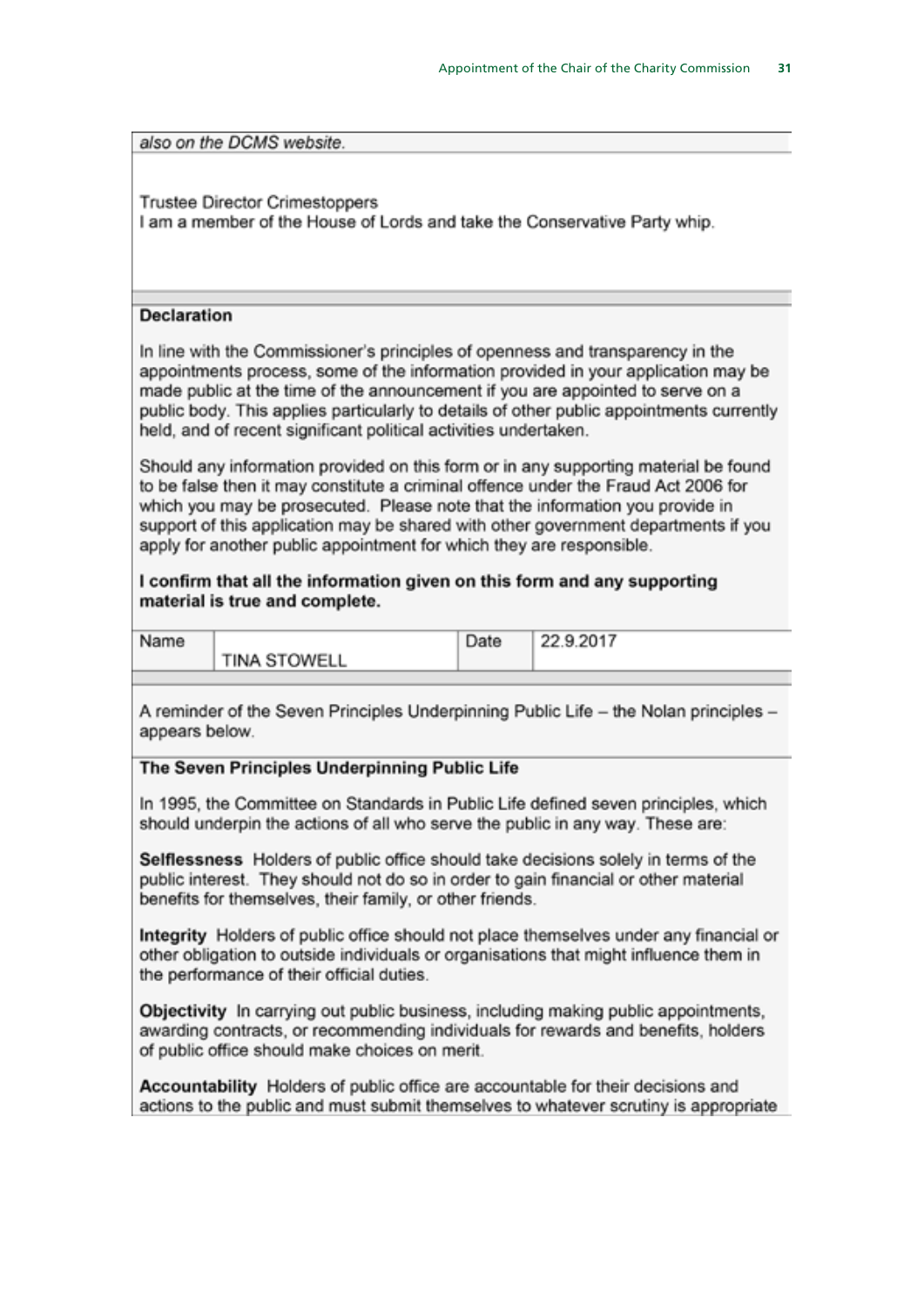to their office.

Openness Holders of public office should be as open as possible about all the decisions and actions that they take. They should give reasons for their decisions and restrict information only when the wider public interest clearly demands.

Honesty Holders of public office have a duty to declare any private interests relating to their public duties and to take steps to resolve any conflicts arising in a way that protects the public interest.

Leadership Holders of public office should promote and support these principles by leadership and example.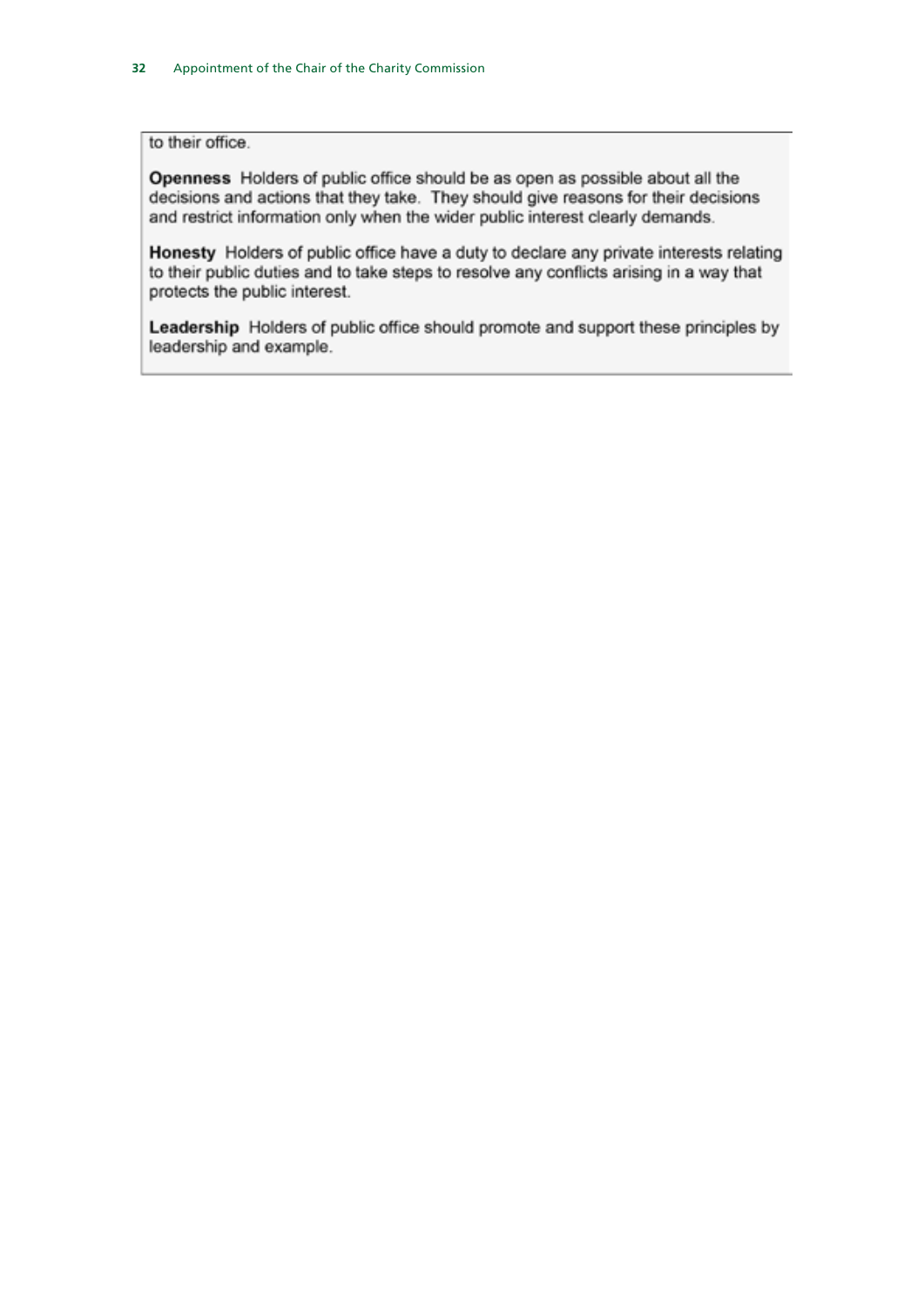## <span id="page-34-0"></span>Formal Minutes

#### **Tuesday 27 February 2018**

Members present:

Damian Collins, in the Chair

Paul Farrelly Chris Matheson Ian C Lucas Giles Watling

Draft Report (*The appointment of the Chair of the Charity Commission*), proposed by the Chairman, brought up and read.

*Ordered*, That the draft Report be read a second time, paragraph by paragraph.

Paragraphs 1 to 53 read and agreed to.

Appendices agreed to.

*Resolved*, That the Report be the Third Report of the Committee to the House.

*Ordered*, That the Chair make the Report to the House.

[Adjourned till Tuesday 6 March at 10.00 a.m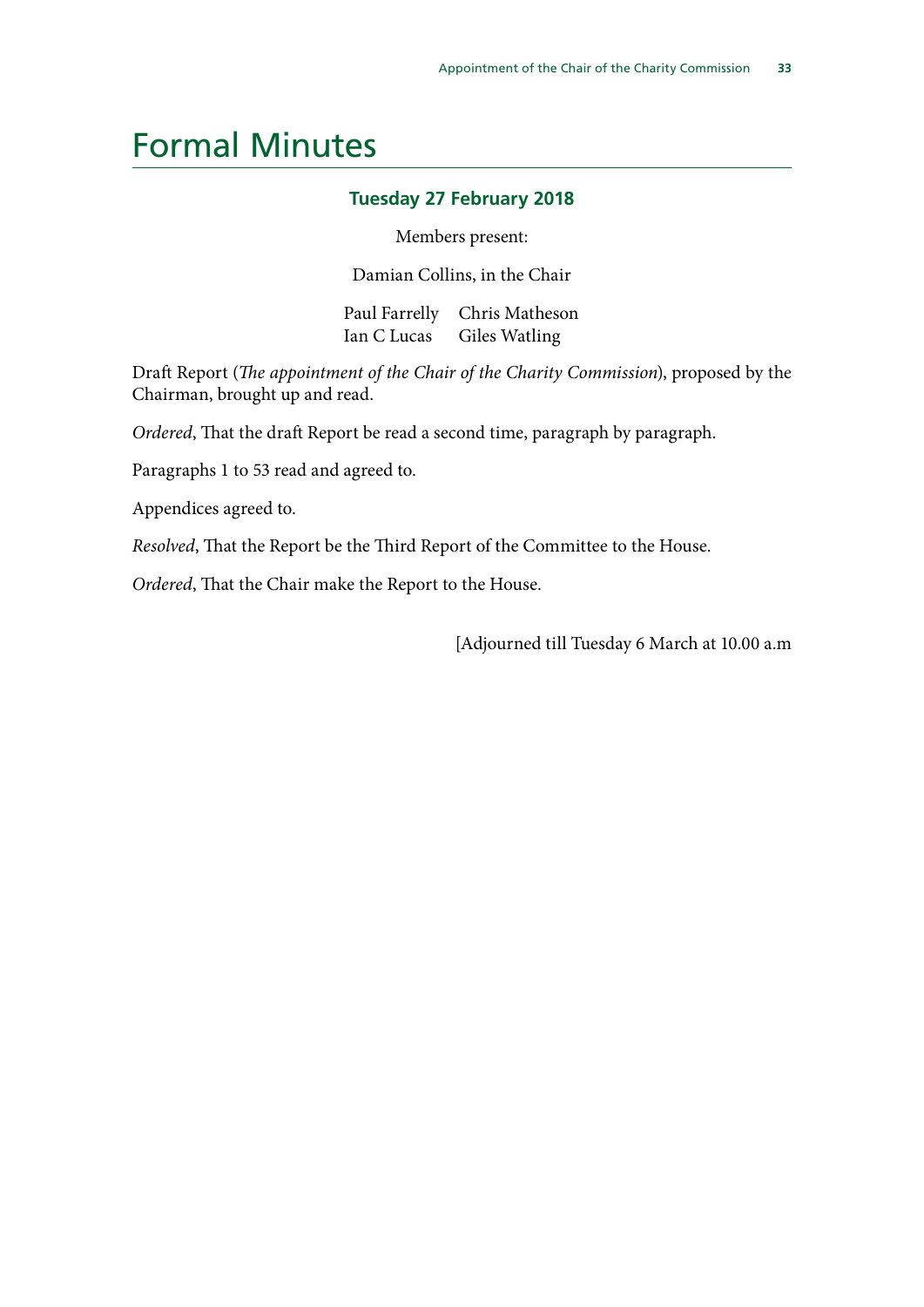## <span id="page-35-0"></span>Witness

The following witness gave evidence. Transcripts can be viewed on the [inquiry publications](https://www.parliament.uk/business/committees/committees-a-z/commons-select/digital-culture-media-and-sport-committee/inquiries/parliament-2017/inquiry1/publications/) [page](https://www.parliament.uk/business/committees/committees-a-z/commons-select/digital-culture-media-and-sport-committee/inquiries/parliament-2017/inquiry1/publications/) of the Committee's website.

#### **Tuesday 20 February 2018** *Question number*

**Rt Hon Baroness Stowell of Beeston MBE**, Government's preferred candidate for the Chair of the Charity Commission for England and Wales  $Q1-87$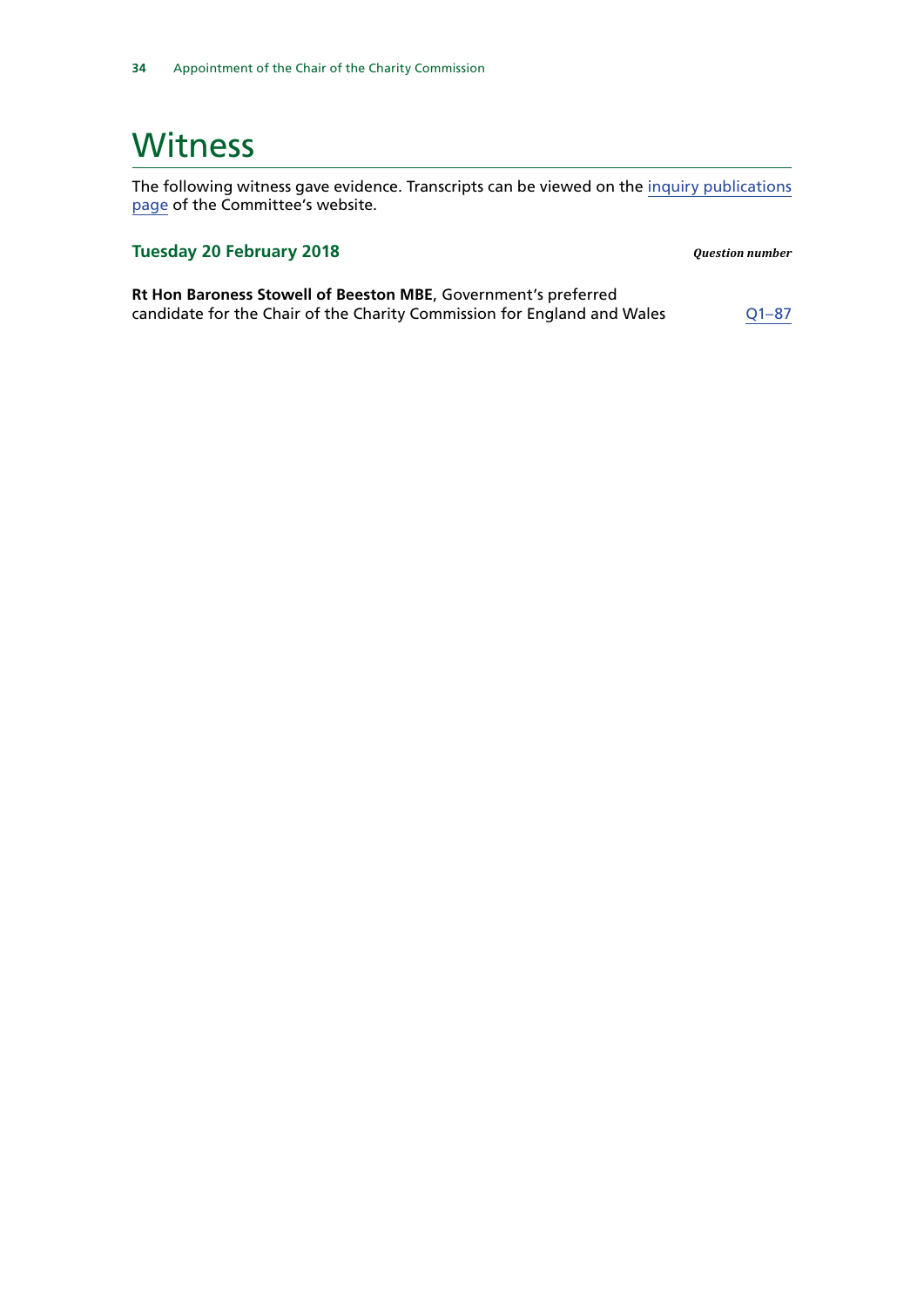## <span id="page-36-0"></span>Published correspondence

The following correspondence was received and can be viewed on the [inquiry publications](https://www.parliament.uk/business/committees/committees-a-z/commons-select/digital-culture-media-and-sport-committee/inquiries/parliament-2017/inquiry1/publications/) [page](https://www.parliament.uk/business/committees/committees-a-z/commons-select/digital-culture-media-and-sport-committee/inquiries/parliament-2017/inquiry1/publications/) of the Committee's website.

- 1 [Letter from Rt Hon Matt Hancock MP to the Chair re Charity Commission Chair, 23](https://www.parliament.uk/documents/commons-committees/culture-media-and-sport/180223%20Matt%20Hancock%20to%20Chair%20re%20appointment%20of%20Chairy%20Commission%20Chair.pdf)  [February 2018](https://www.parliament.uk/documents/commons-committees/culture-media-and-sport/180223%20Matt%20Hancock%20to%20Chair%20re%20appointment%20of%20Chairy%20Commission%20Chair.pdf)
- 2 [Letter from the Chair to Rt Hon Matt Hancock MP re Charity Commission Chair, 22](https://www.parliament.uk/documents/commons-committees/culture-media-and-sport/180222%20Chair%20to%20Matt%20Hancock%20re%20appointment%20of%20Chair%20of%20Charity%20Commission.pdf)  [February 2018](https://www.parliament.uk/documents/commons-committees/culture-media-and-sport/180222%20Chair%20to%20Matt%20Hancock%20re%20appointment%20of%20Chair%20of%20Charity%20Commission.pdf)
- 3 [Letter from Rt Hon Matt Hancock MP to the Chair re Charity Commission Chair, 21](https://www.parliament.uk/documents/commons-committees/culture-media-and-sport/180221%20Matt%20Hancock%20to%20Chair%20re%20appointment%20of%20Chair%20of%20Charity%20Commission.pdf)  [February 2018](https://www.parliament.uk/documents/commons-committees/culture-media-and-sport/180221%20Matt%20Hancock%20to%20Chair%20re%20appointment%20of%20Chair%20of%20Charity%20Commission.pdf)
- 4 [Letter from the Chair to Rt Hon Matt Hancock MP re Charity Commission Chair, 20](https://www.parliament.uk/documents/commons-committees/culture-media-and-sport/180220%20Letter%20from%20Chair%20to%20Matt%20Hancock%20MP%20re%20Charity%20Commission%20Chair%20appointment.pdf)  [February 2018](https://www.parliament.uk/documents/commons-committees/culture-media-and-sport/180220%20Letter%20from%20Chair%20to%20Matt%20Hancock%20MP%20re%20Charity%20Commission%20Chair%20appointment.pdf)
- 5 [Letter from Rt Hon Karen Bradley MP, Secretary of State, Department for Digital,](https://www.parliament.uk/documents/commons-committees/culture-media-and-sport/171206-Karen%20Bradley-to-Chair-re-Charity-Commission-Chair.pdf)  [Culture, Media and Sport, re Charity Commission Chair appointment process, 6](https://www.parliament.uk/documents/commons-committees/culture-media-and-sport/171206-Karen%20Bradley-to-Chair-re-Charity-Commission-Chair.pdf)  [December 2017](https://www.parliament.uk/documents/commons-committees/culture-media-and-sport/171206-Karen%20Bradley-to-Chair-re-Charity-Commission-Chair.pdf)
- 6 [Correspondence between Rt Hon Matt Hancock and Chair re senior appointments,](https://www.parliament.uk/documents/commons-committees/culture-media-and-sport/180125%20Correspondence%20between%20Matt%20Hancock%20and%20Chair%20re%20senoir%20appointments.pdf)  [25 January 2018](https://www.parliament.uk/documents/commons-committees/culture-media-and-sport/180125%20Correspondence%20between%20Matt%20Hancock%20and%20Chair%20re%20senoir%20appointments.pdf)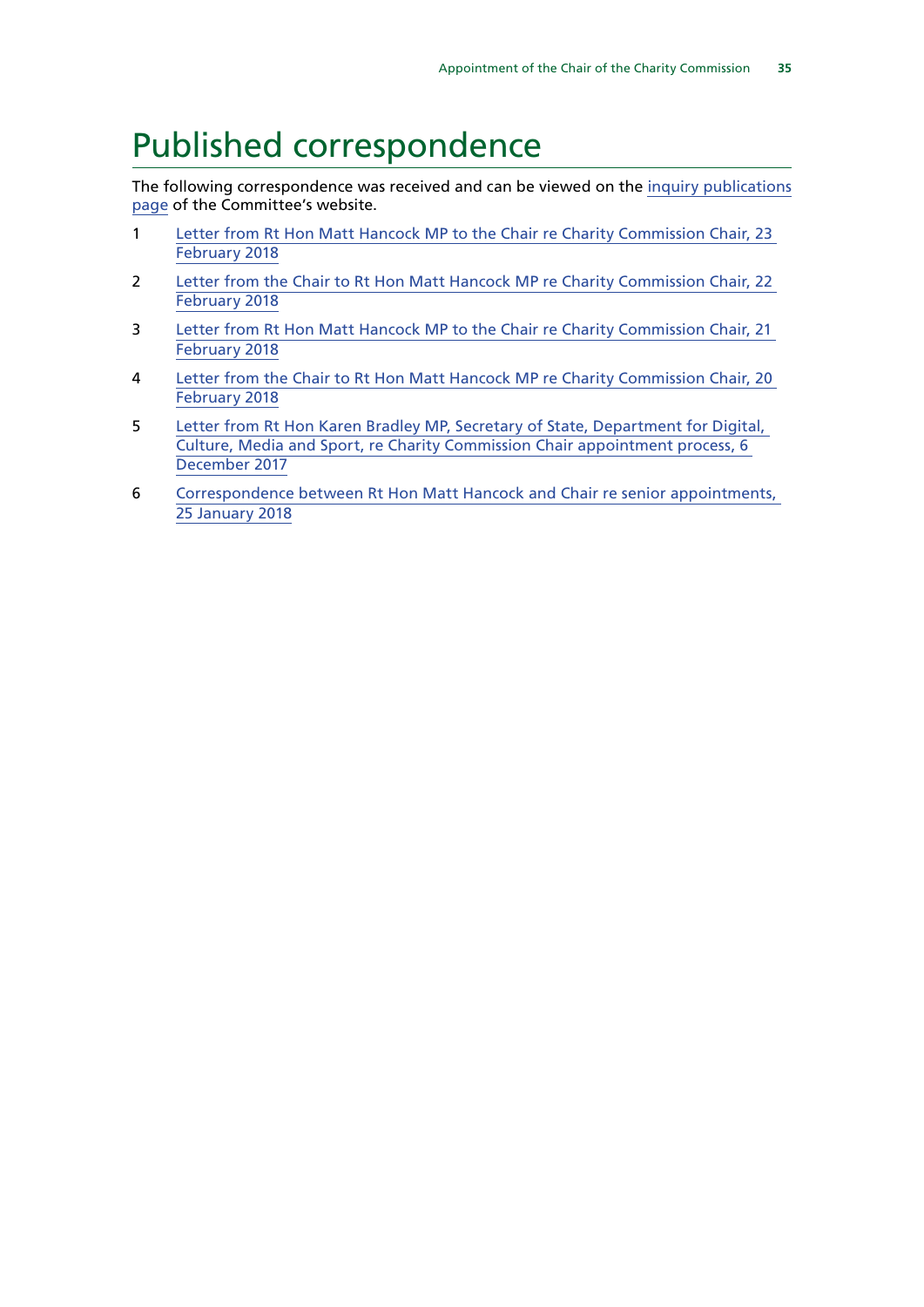## <span id="page-37-0"></span>Published written evidence

The following written evidence was received and can be viewed on the [inquiry publications](http://www.parliament.uk/business/committees/committees-a-z/commons-select/digital-culture-media-and-sport-committee/inquiries/parliament-2017/inquiry1/publications/) [page](http://www.parliament.uk/business/committees/committees-a-z/commons-select/digital-culture-media-and-sport-committee/inquiries/parliament-2017/inquiry1/publications/) of the Committee's website.

PCC numbers are generated by the evidence processing system and so may not be complete

- 1 Andrew Hind CB, Chief Executive, Chairty Commission 2004-10 ([PCC0001\)](http://data.parliament.uk/WrittenEvidence/CommitteeEvidence.svc/EvidenceDocument/Digital,%20Culture,%20Media%20and%20Sport/PreAppointment%20hearing%20for%20Chair%20of%20Charity%20Commission%20for%20England%20and%20Wales/written/78504.html)
- 2 Association of Chief Executives of Voluntary Organisations, et al ([PCC0002](http://data.parliament.uk/WrittenEvidence/CommitteeEvidence.svc/EvidenceDocument/Digital,%20Culture,%20Media%20and%20Sport/PreAppointment%20hearing%20for%20Chair%20of%20Charity%20Commission%20for%20England%20and%20Wales/written/78505.html))
- 3 National Council for Voluntary Organisations (NCVO) ([PCC0003](http://data.parliament.uk/WrittenEvidence/CommitteeEvidence.svc/EvidenceDocument/Digital,%20Culture,%20Media%20and%20Sport/PreAppointment%20hearing%20for%20Chair%20of%20Charity%20Commission%20for%20England%20and%20Wales/written/78507.html))